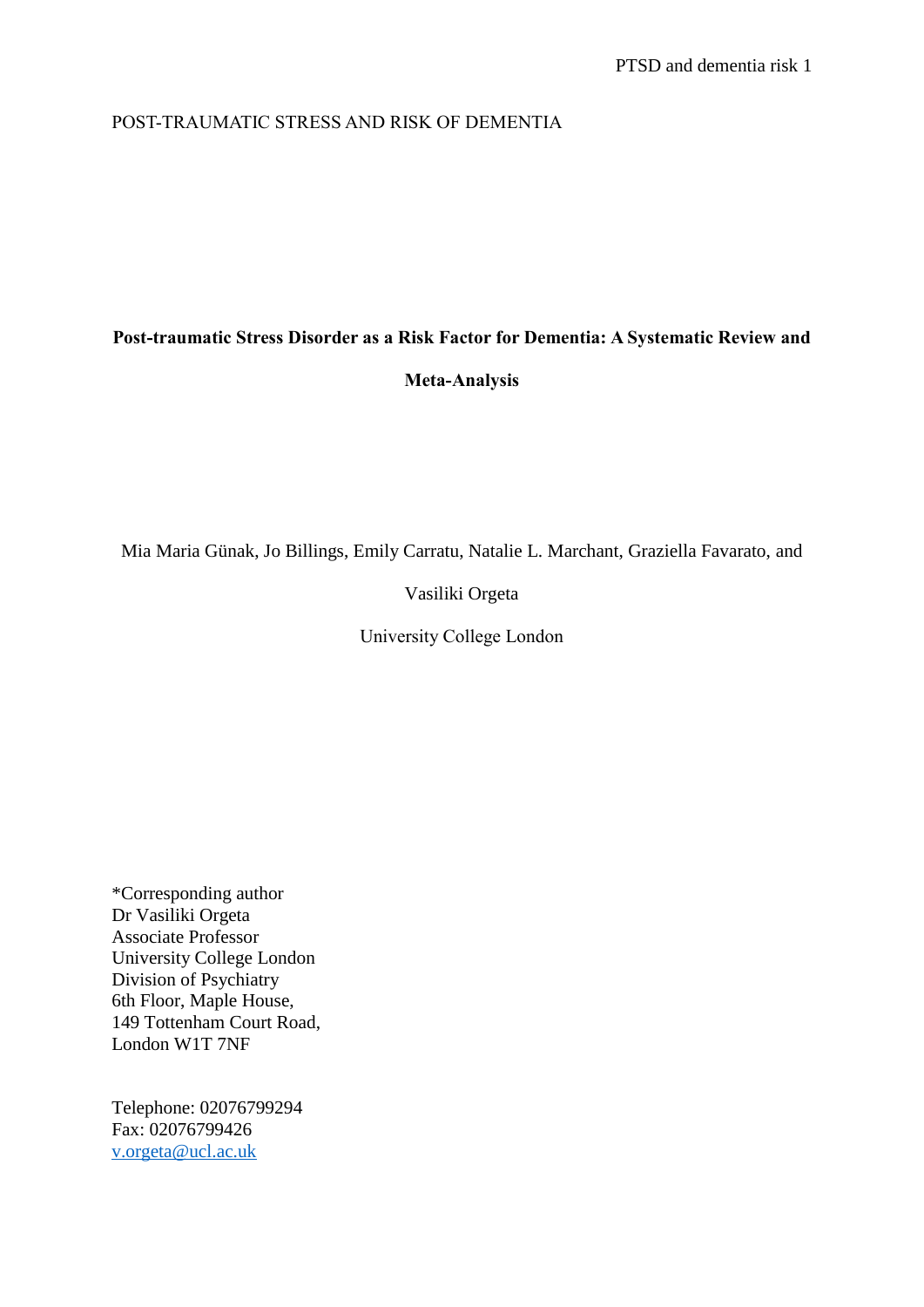#### **Abstract**

**Background:** Post-traumatic stress disorder (PTSD) has been identified as a potential risk factor for developing dementia. There are currently however no meta-analyses quantifying this risk.

**Aims:** To systematically review and quantify the risk of future dementia associated with PTSD across populations.

**Method:** We searched nine electronic databases up to 25 October 2019 for longitudinal studies assessing PTSD and risk of dementia. We used random and fixed-effects metaanalyses to pool estimates across studies.

**Results:** PTSD was associated with a significant risk for all-cause dementia, pooled hazard ratio (HR) = 1.61 (95% CI [1.43, 1.81], *I <sup>2</sup>=*85.8%, *p*<.001; *n* =1,693,678; 8 studies). Pooled HR was 1.61 (95% CI [1.46, 1.78]; *I <sup>2</sup>=*80.9%, *p*<.001; *n* = 905,896; 5 studies) in veterans, and 2.11 (95% CI [1.03, 4.33],  $I^2 = 91.2\%$ ,  $p < .001$ ;  $n = 787,782$ ; 3 studies) in the general population. The association between PTSD and dementia remained significant after excluding studies with high risk of bias (HR 1.55, 95% CI 1.39, 1.73,  $I^2 = 83.9\%$ ,  $p < .001$ ;  $n =$ 1,684,928; 7 studies). Most studies included were retrospective and there was evidence of high heterogeneity.

**Conclusions:** This is the first meta-analysis quantifying the association of PTSD and risk of dementia showing that PTSD is a strong and potentially modifiable risk factor for all-cause dementia. Future studies investigating potential causal mechanisms, and the protective value of treating PTSD are needed.

## **Word count Abstract:** 218

#### **Prospero Registration Number** CRD42019130392;

https://www.crd.york.ac.uk/prospero/display\_record.php?ID=CRD42019130392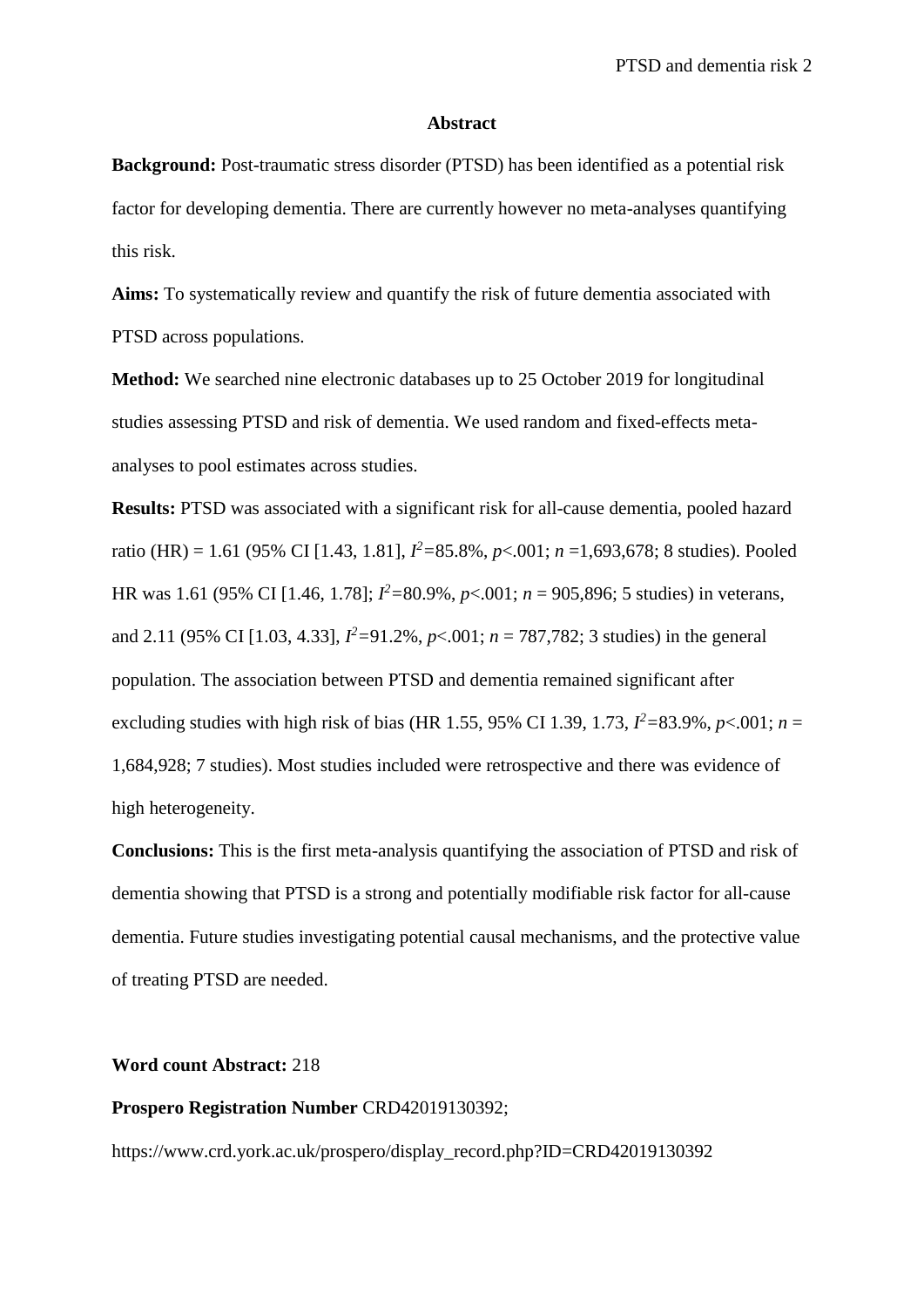# **Keywords**

Post-traumatic stress disorder; dementia, risk; systematic review; meta-analysis;

## **Declarations of interest**

Mia Maria Günak has nothing to disclose.

Jo Billings has nothing to disclose.

Emily Carratu has nothing to disclose.

Natalie Marchant reports grants from Alzheimer's Society, during the conduct of the study.

Graziella Favarato has nothing to disclose.

Vasiliki Orgeta reports grants from Alzheimer's Society, during the conduct of the study.

There are no other known conflicts of interest.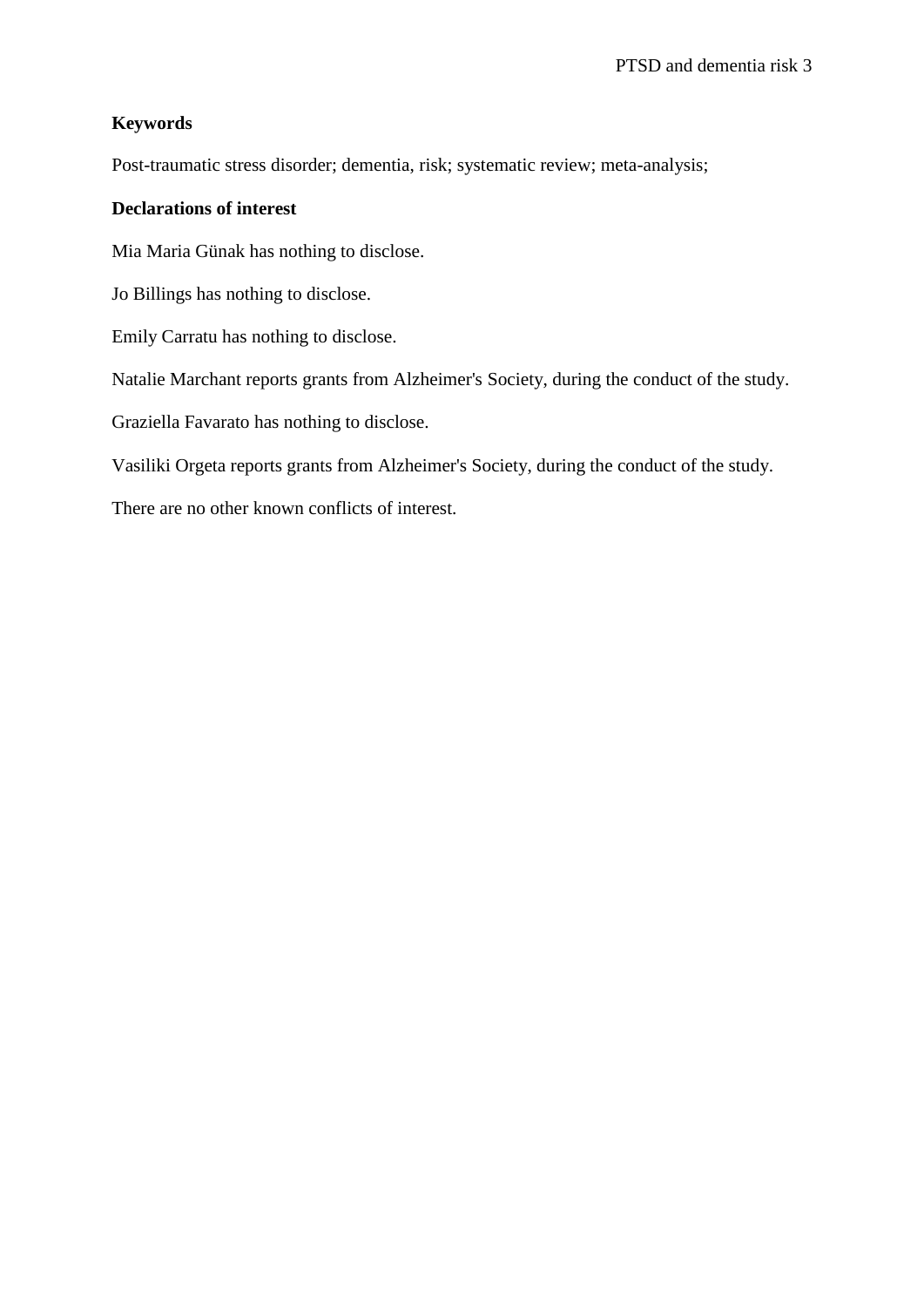Dementia is a major cause of disability for the world's older population, representing the biggest global challenge of the  $21<sup>st</sup>$  century (1). Around 50 million people live with dementia worldwide, with prevalence rates expected to triple by 2050 (2). Given the lack of diseasemodifying treatments, identification and prevention of modifiable risk factors for dementia is an important public health priority (1). Post-traumatic stress disorder (PTSD) has recently been identified as a potential risk factor for developing dementia (3–5). Despite however the increased importance of this association across a range of populations, evidence of the magnitude of this relationship and potential mechanisms remain unknown. PTSD is a stressrelated disorder developing after exposure to a traumatic stressorsuch as (threatened) death, serious injury, or abuse (6), with an increased conditional risk of a PTSD diagnosis around 4% (7). Symptoms of PTSD, such as re-experiencing the traumatic event, avoidance, and hypervigilance often remain untreated for years, resulting in a chronic condition severe enough to impact daily functioning (8,9).

 PTSD is understood to arise as a result of strong negative appraisals of the trauma and disturbances in autobiographical memory (10). Recent studies show that PTSD is associated with poor cognitive outcomes in several neurocognitive domains such as processing speed, attention, and working memory (11). Neural structural changes contributing to poor cognitive function have also been observed, although evidence suggests that the association between PTSD and impaired cognition is bidirectional (12). Given the complexity of multiple risk factors contributing to dementia, estimating the risk associated with PTSD is important for informing future preventative strategies (1).

 Although a systematic review examining the relationship between PTSD and dementia is now available (5), there are currently no meta-analyses. Given the lack of data on the magnitude of the relationship between PTSD and dementia, and a number of new studies being published, our primary objective in this study was to conduct the first meta-analysis of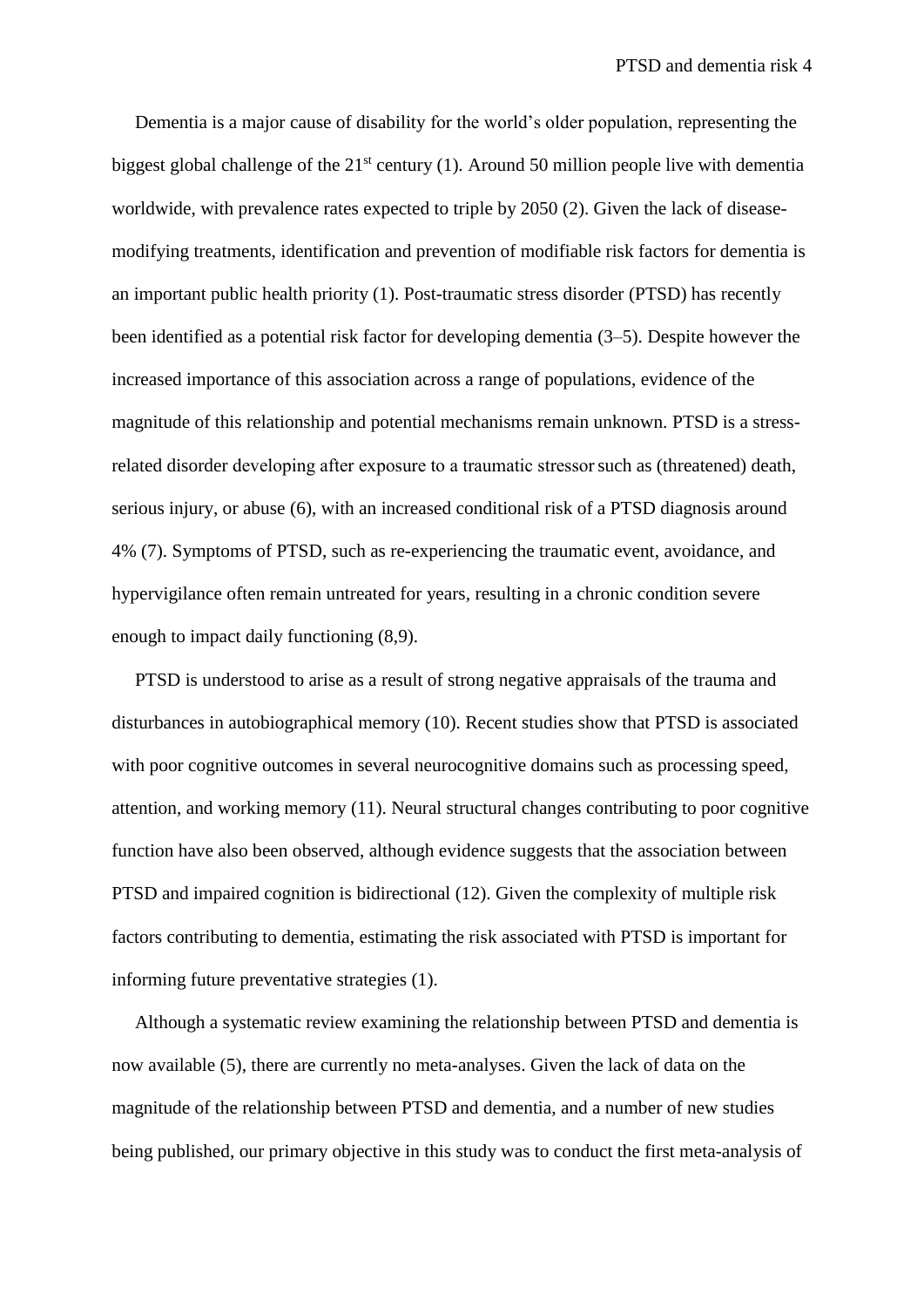the relationship between PTSD and all-cause dementia in the literature. A secondary objective was to review the quality of the evidence.

#### **Method**

We followed current guidelines for systematic reviews and meta-analyses (13) and registered the review with PROSPERO (14) (CRD42019130392).

## **Search strategy**

 We searched nine databases (MEDLINE, EMBASE, PsycINFO, CINAHL Plus, ProQuest Dissertation and Theses Global, EThOS, OpenGrey, HMIC, and Google Scholar) up to 25 October 2019, using a comprehensive list of search terms (see Supplementary Material). We additionally hand-searched reference lists of relevant reviews in the area. Two reviewers (MMG and EC) independently screened abstracts of the first 50% of all articles identified, resulting in an inter-rater agreement of 99.59% (κ = .83, 95% CI [0.74 to .91], *p*<.001). The remaining studies were screened by the first reviewer (MMG). All full-text articles were independently reviewed by MMG and EC with any disagreements discussed with the third author (VO).

## **Selection criteria**

 We included prospective and retrospective longitudinal studies investigating the association between PTSD and dementia. The population was adults (aged  $\geq 18$  years), and the comparison group was adults without PTSD. We included studies where a diagnosis of PTSD was based on: a) clinical diagnostic criteria (i.e., International Classification of Diseases; ICD-9 or ICD-10 (15); Diagnostic Statistical Manual III-5; DSM III-5 (6), or comparable), or b) a validated self-report scale. Studies that did not diagnose dementia based on clinical criteria (e.g., NINCDS-ADRDA (16)) were excluded.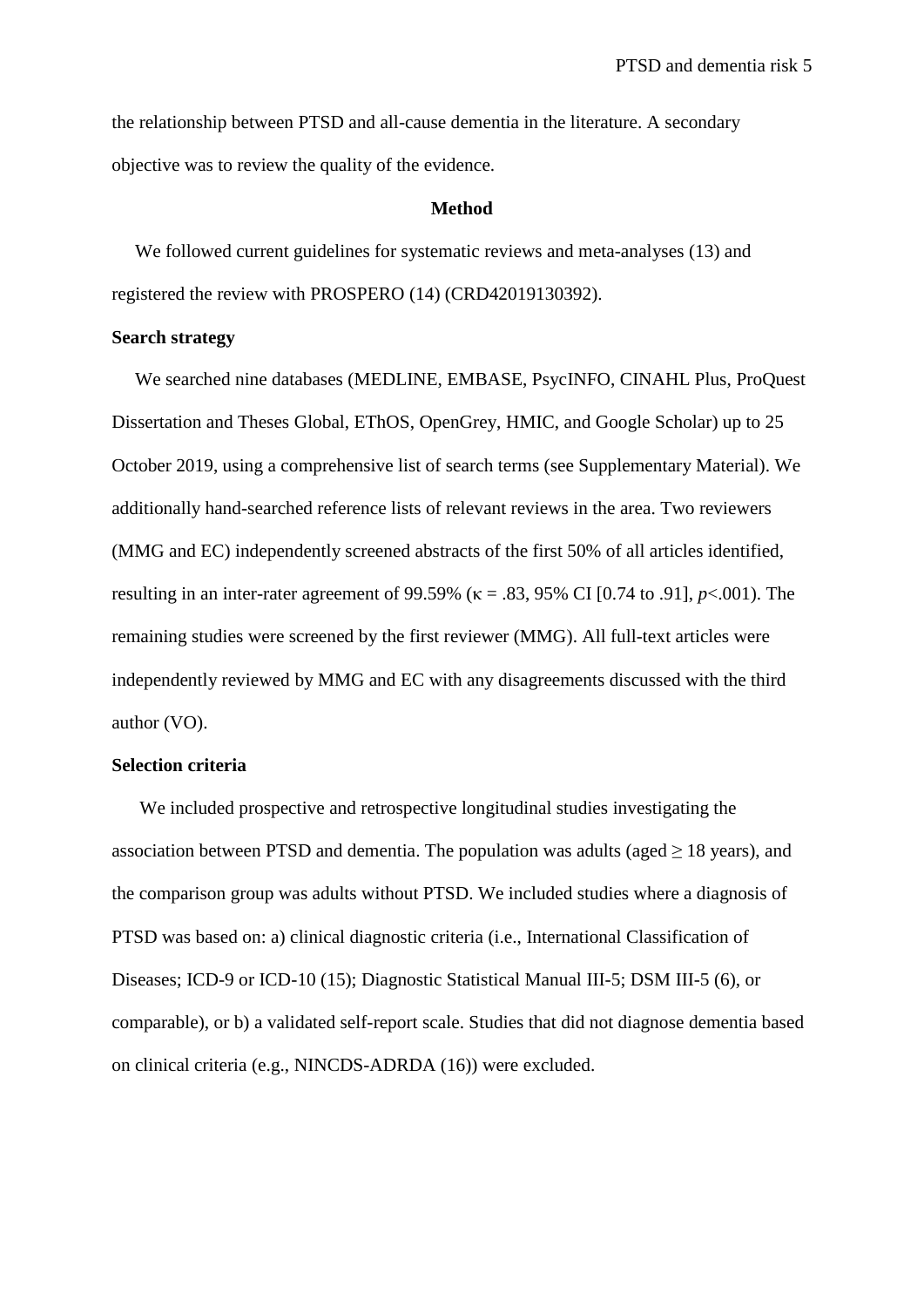### **Data extraction**

Data were extracted independently by two authors (MMG and EC) and included: a) study design; b) participant characteristics; c) outcome measures; and d) risk of bias assessments. Five authors were contacted for missing data, of whom three provided data. Two authors independently assessed risk of bias using a modified version of the Newcastle-Ottawa Scale (NOS) (17,18), addressing: a) selection (i.e., representativeness, sample size, ascertainment of PTSD; dementia not present at baseline), b) comparability and design (study controlling for at  $\geq 2$  covariates, longitudinal design), and c) outcome (assessment of dementia and follow-up  $\geq$  5 years; see Table 1; Supplementary Material). Any disagreements were resolved through discussion with a third author. We extracted hazard ratios (HRs) and odds ratios (ORs); and conducted separate meta-analyses as recommended (19).

## **Statistical analysis**

 We used the generic inverse variance method with a random-effects model to obtain a pooled risk estimate for studies reporting HRs, and a fixed-effects model for studies reporting ORs (20), using adjusted ratios where possible. We measured heterogeneity by the chisquared Cochran's  $Q$  test and the  $I^2$ -statistic, and where heterogeneity was detected, we calculated prediction intervals (21). Sources of heterogeneity were explored by performing both subgroup and sensitivity analyses. We additionally examined the impact of each individual study and effect of study quality. We were not able to perform meta-regression as there were less than ten studies that adjusted for the same potential effect modifiers (22) (e.g., only five studies adjusted for traumatic brain injury (TBI); see Table 2). Publication bias was assessed via a funnel plot and the Egger test (23). STATA (Version 15.1.) for Windows and the *metan* commands were used for all meta-analyses.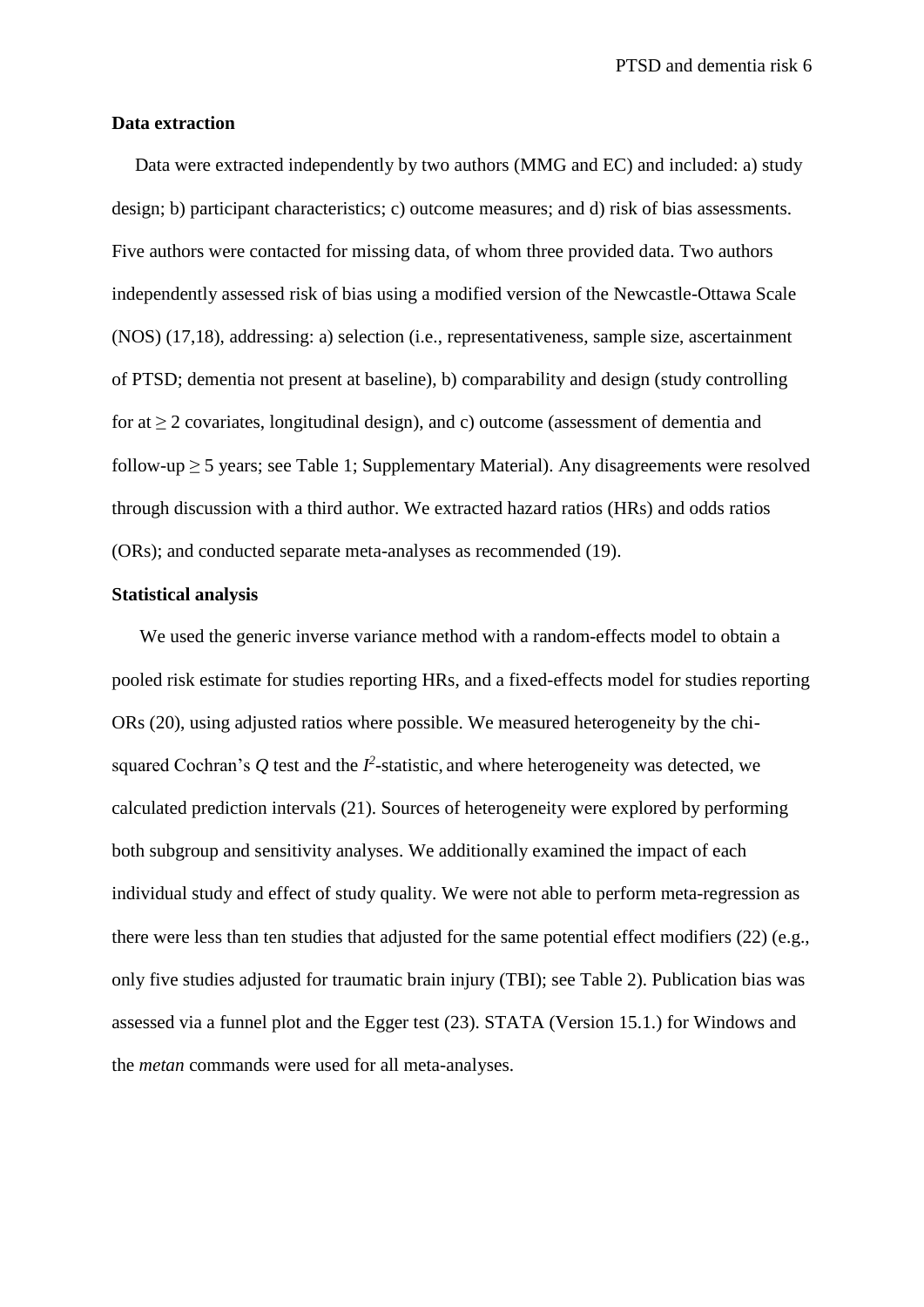#### **Results**

## **Study selection**

 We identified a total of 10,462 references (see Figure 1), and after removal of duplicates and irrelevant articles, we retrieved 107 full text records. Of these, 70 were excluded as not relevant, leaving 37 full-text references to be fully assessed for eligibility. Of these, 25 studies were excluded with reasons (see Supplementary Material), leaving a total of 12 studies meeting inclusion criteria, with one study reporting on two independent samples. We pooled data from 10 studies in our meta-analyses.

-----------------------------------------------Insert Figure 1 here------------------------------------------

### **Study characteristics**

All included studies were longitudinal cohort studies, with the majority being retrospective, deriving diagnoses from medical records. Reporting of follow-up varied from 1 to 17 years (*Mdn* = 9 years). All studies except two compared dementia rates in the PTSD group (i.e., PTSD at baseline) with those in a control group (i.e., no PTSD at baseline). Roughead et al. (24) compared two PTSD groups with differing PTSD severity, which authors classified as hospitalised (severe PTSD) versus non-hospitalised (less severe PTSD). We included the severe PTSD group in our meta-analysis, as in this group, PTSD diagnosis was based on clinical criteria.

 Sample sizes ranged from 46 to 499,844 (*Mdn* = 15,612), with 1,693,678 participants in total. Age of participants ranged from 51 to 73.6 years, with seven studies on veterans, five studies on the general population, and one study on war refugees. Percentage of females varied from 0.1% to 76.6%, with two studies recruiting either male or female veterans only (24,25). Characteristics of the included studies are presented in Table 1.

 Nine studies scored in the higher range of methodological quality (see Supplementary Material). Three studies (26–28) were judged to be of poor quality. Methodological domains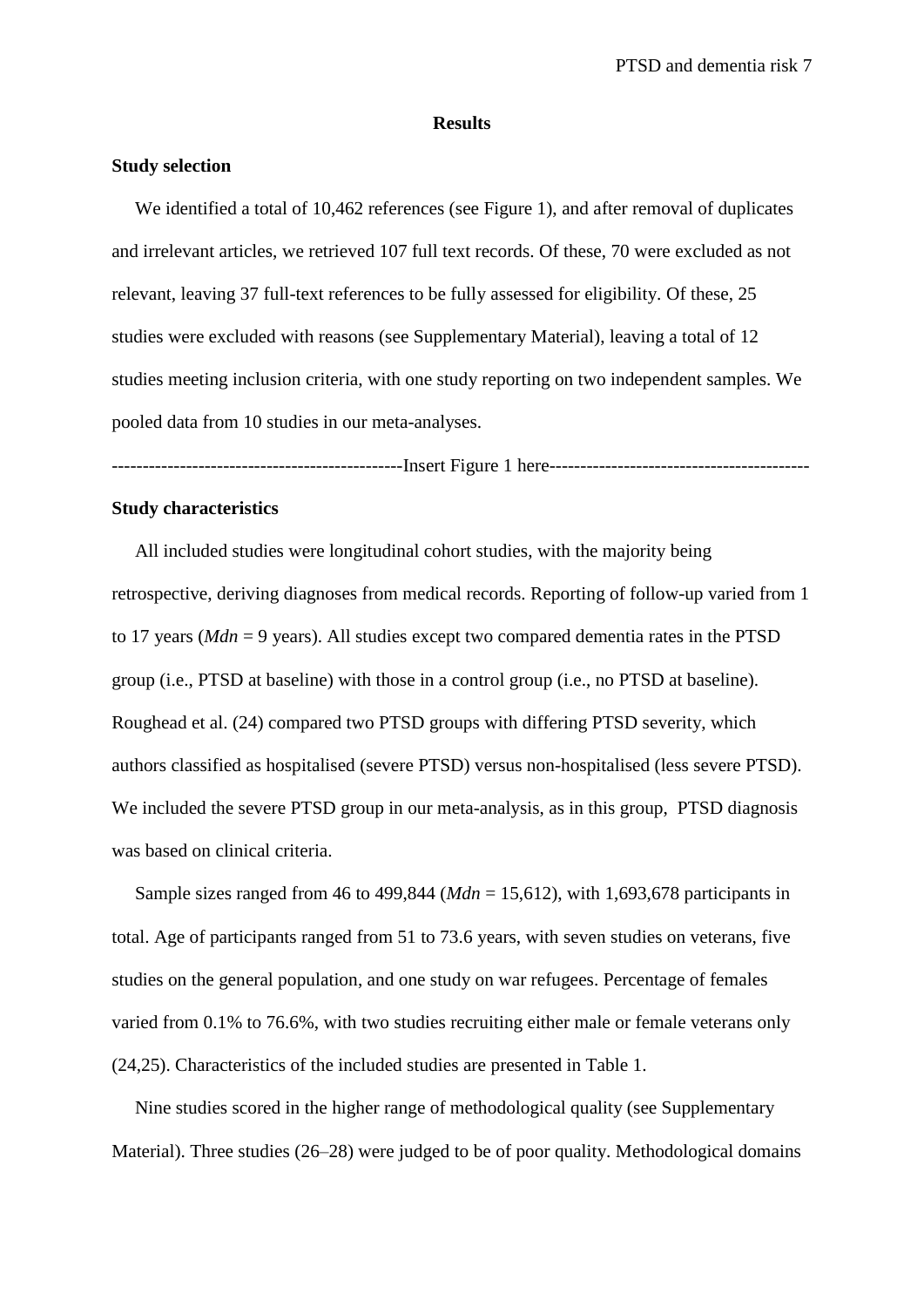where there was evidence of risk of bias included study design (i.e., retrospective), no comparison control group, and no data as to whether dementia was present at baseline. -----------------------------------------------Insert Table 1 here-------------------------------------------

### **Primary meta-analysis of PTSD and risk of dementia**

Pooled results from eight studies showed that PTSD increased risk of all-cause dementia; pooled HR = 1.61, 95% CI [1.43, 1.81], *I <sup>2</sup>=*85.8%, *p*<.001; a total of 1,693,678 participants and 89,493 participants with PTSD; median follow-up of 9 years; 95% prediction interval of 1.14 to 2.29 (see Figure 2). Visual inspection of the funnel plot (see Figure 3) suggested no publication bias, which was supported by the Egger test  $(t=0.30, p=.771)$ .

---------------------------------------Insert Figure 2 and Figure 3 here----------------------------------

 Pooling studies reporting ORs (two studies) showed that PTSD increased dementia risk; OR = 1.99, 95% CI [1.69, 2.35],  $I^2$ =65.1%,  $p$ =0.090; a total of 15,281 participants and 5,260 participants with PTSD; follow-up ranging from 1 to 9 years. Studies not included in the meta-analysis reported similar findings. In Folnegovič-Šmalc et al. (27), war-refugees with PTSD symptoms had a higher risk of dementia compared to non-war-refugees. Bonanni et al. (28) found that a history of PTSD was more prevalent in people with dementia compared to patients with any other neurological condition (Study 2). In their prospective study, 17.4% (*n*  $= 8$ ) of those with PTSD ( $n = 46$ ) were diagnosed with dementia during a four-year followup, 6 of whom developed frontotemporal dementia (Study 1).

### **Subgroup and sensitivity analyses**

Subgroup analyses indicated that risk was higher in the general population compared to veterans; pooled HR = 2.11, 95% CI [1.03, 4.33], *I <sup>2</sup>*=91.2%, *p<*.001, *n* = 787,782, versus pooled HR = 1.61; 95% CI [1.46, 1.78], *I <sup>2</sup>*=80.9%, *p<*.001, *n* = 905,896, respectively (see Table 2). The effect was slightly higher in studies conducted in countries other than the US versus studies in the US; pooled HR = 2.16, 95% CI [1.09, 4.30],  $I^2$ =84.1%,  $p$ =.002,  $n$  =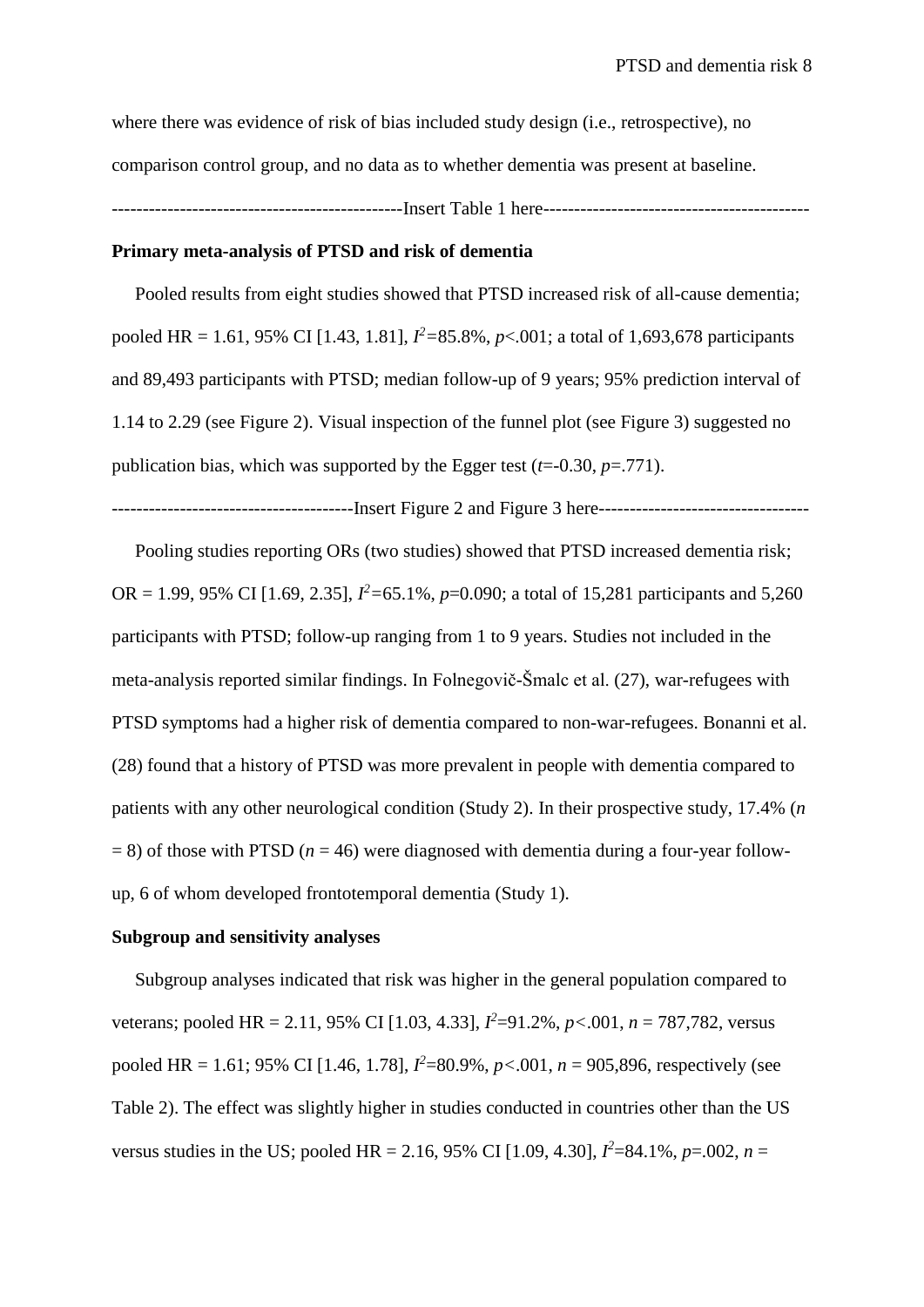303,550, versus pooled HR = 1.55, 95% CI [1.38, 1.73], *I <sup>2</sup>*=88.4%, *p<*.001, *n =* 1,390,128. Risk was higher in studies that included  $>$  50% of females; pooled HR = 1.97, 95% CI [1.25, 3.11],  $I^2$ =88.0%,  $p$ =.001,  $n$  = 896,922, versus pooled HR = 1.62; 95% CI [1.43, 1.85],  $I^2$ =85.0%,  $p$ <.001,  $n = 613,778$ , for studies with < 50% female participants. Risk was also higher in studies with a maximum follow-up of  $< 10$  years; pooled HR = 1.70, 95% CI [1.51, 1.91],  $I^2 = 87.0\%$ ,  $p < .001$ ,  $n = 899,034$ , compared to studies with  $\ge 10$  years follow-up; 1.38, 95% CI [1.02, 1.86], *I <sup>2</sup>*=58.2%, *p*=.092, *n =* 794,644.

 Excluding one study of high risk of bias (26) reduced the effect estimate but results remained statistically significant; pooled HR = 1.55; 95% CI [1.39, 1.73],  $I^2$ =83.9%,  $p$ <.001,  $n = 1,684,928$ . The direction and strength of the results remained the same after omitting any single study (see Supplementary Material), with no study substantially affecting betweenstudy heterogeneity (range  $I^2$ =80.8%-87.8%;  $p$ <.001). Pooling only studies that adjusted for history of TBI slightly increased the overall effect estimate; pooled  $HR = 1.66$ ; 95% CI [1.42, 1.95],  $l^2$ =90.1%,  $p$ <.001,  $n = 1,215,999$ . Adding both subgroups of the Roughead et al. study (severe and less severe PTSD) slightly decreased risk, however results remained statistically significant; 1.52, 95% CI [1.33, 1.73], *I <sup>2</sup>*=89.5%, *p*<.001.

-----------------------------------------------Insert Table 2 here------------------------------------------

### **Discussion**

## **Summary of evidence**

 To our knowledge, this is the first meta-analysis quantifying the association between PTSD and risk of dementia. We performed a thorough search of almost 8,000 records including studies across a range of populations and countries. Our review found that PTSD is an important and potentially modifiable risk factor for all-cause dementia. Meta-analyses showed that the risk of being diagnosed with dementia in individuals with a diagnosis of PTSD is 1.61 to nearly two times the risk compared to those without a PTSD diagnosis. We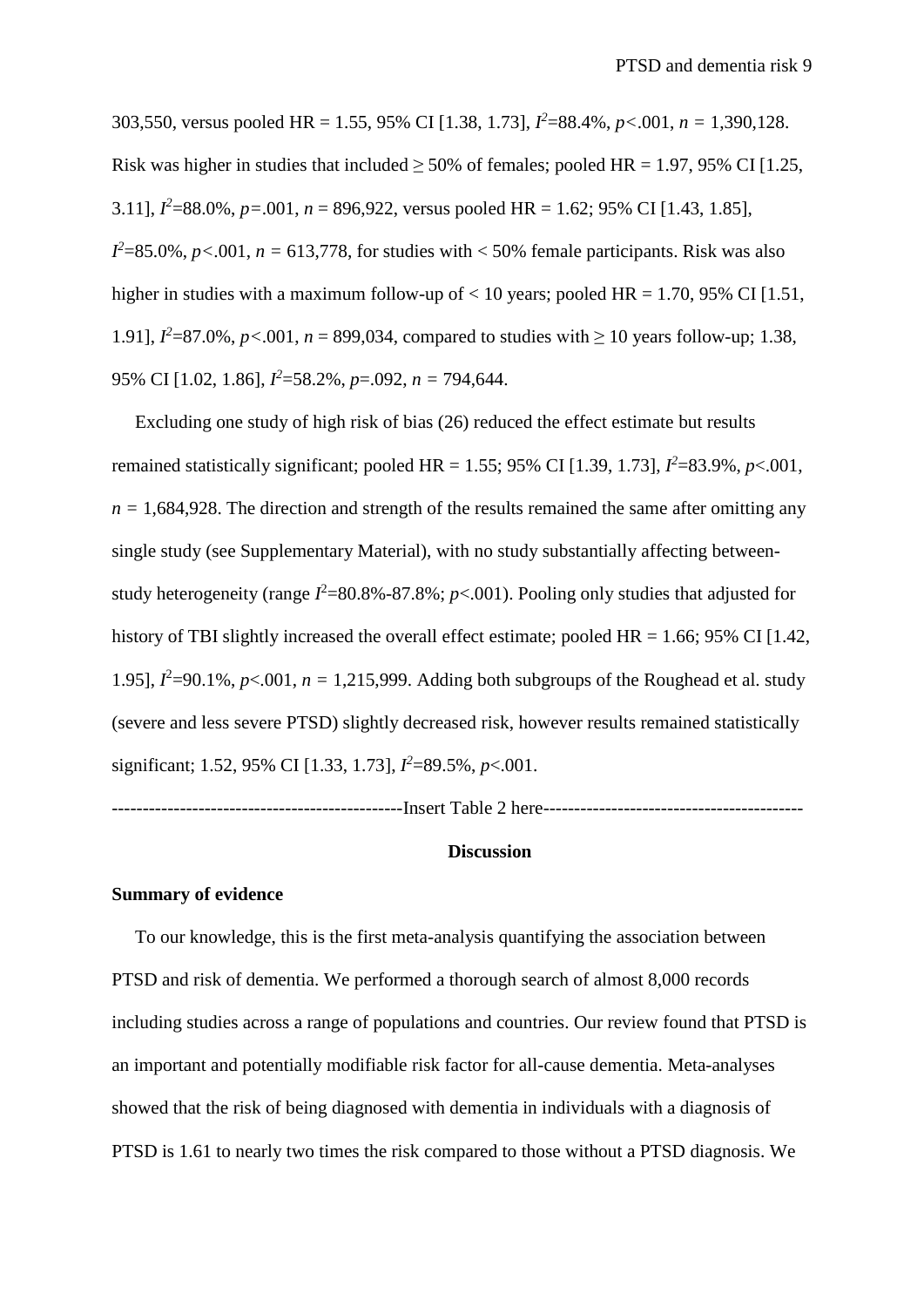found that after controlling for several confounders the association between PTSD and dementia remained significant.

 Subgroup analyses revealed that the effect in the general population is larger compared to veterans, with an increased risk of 111% and 61%, respectively. That is, in the general population, the risk of being diagnosed with dementia in individuals with PTSD is more than twice the risk compared to those with no PTSD diagnosis. In the veteran population with PTSD however, it is more than one and a half times the risk compared to veterans without PTSD. If the smaller risk observed in veterans is because they are more likely to receive treatment for PTSD compared to the general population, this may indicate that PTSD-related dementia risk could be modified by intervention. For example, in a sample of young to middle-aged individuals, veterans were more likely to have health insurance and receive counselling or psychotherapy compared to non-veterans (29). Access to treatment for PTSD across populations may therefore differentially modify the association between PTSD and dementia.

 It is likely that type of trauma, duration of exposure, and pre- and post-trauma environmental factors influence PTSD symptom severity and risk of dementia in different ways, across different populations. TBI, for example, which is independently associated with increased risk of dementia, is more prevalent in some populations (30). In our analysis, when adjusting for history of TBI, counterintuitively the effect estimate increased. This may be explained by a mortality effect whereby individuals with TBI die before they develop dementia (31). While both dementia and PTSD are more prevalent in females, current evidence is mixed in relation to whether sex modifies the association between PTSD and risk of dementia (24–26,32,33). There may be a stronger association among females as the strength of the relationship increased when pooling studies in which  $\geq$  50% of the sample were women. The increased risk of dementia was highest when pooling studies with a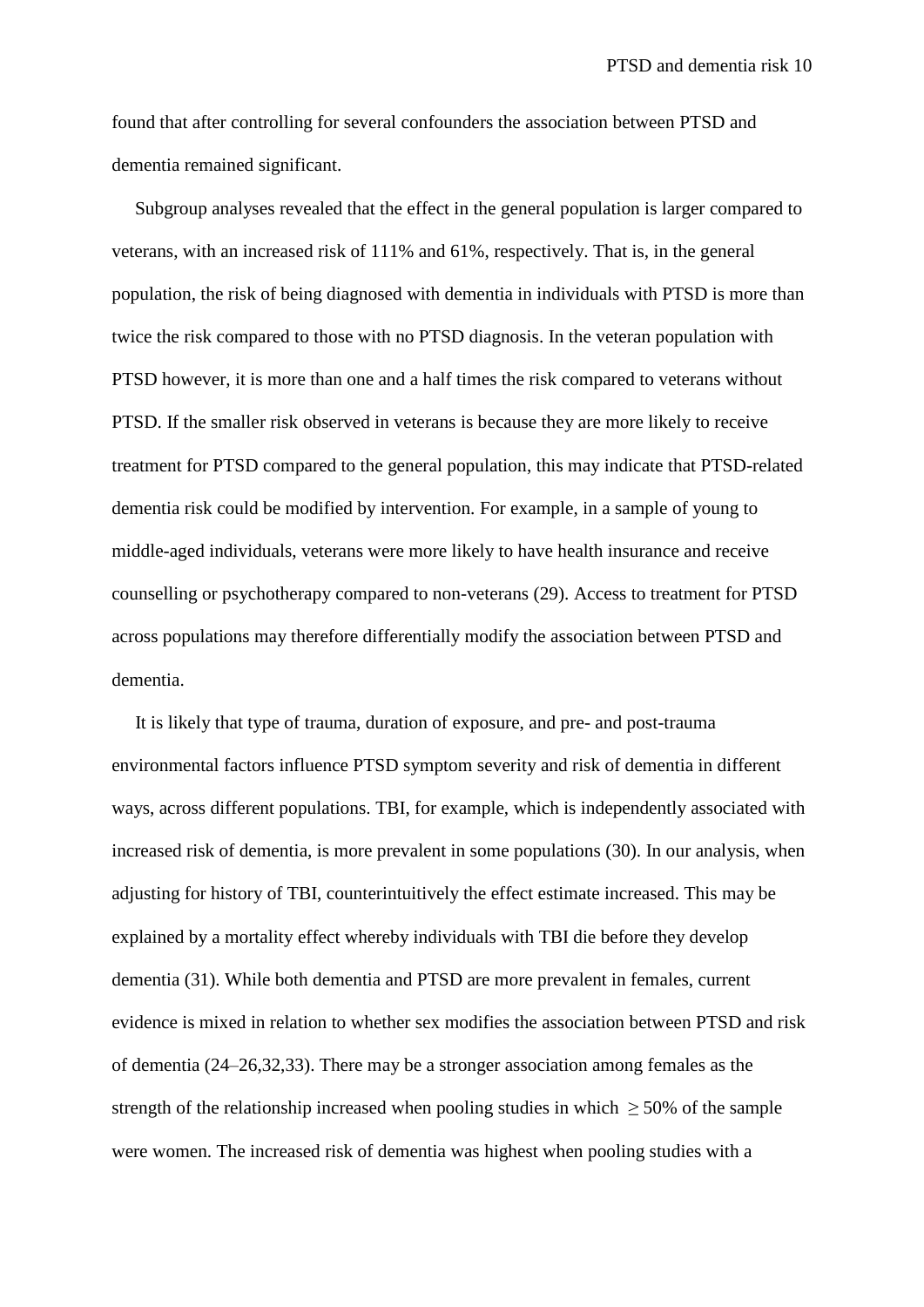maximum follow-up < 10 years compared to the pooled risk of studies following participants  $for \geq 10$  years. This indicates that PTSD might be a prodrome of dementia, and that brain vulnerability remains silent over many years (8).

 Only one study reported no significant association between PTSD and dementia (24). Roughead et al. stratified their data by antipsychotic use and found that patients with PTSD who were prescribed antipsychotics had an increased risk of dementia compared to controls without PTSD and being prescribed antipsychotics. Given limited data available, we were not able to examine the effect of antipsychotics as a potential confounder of the association between PTSD and dementia. Comprehensive reporting and harmonisation of potential modifiers across studies will be important for strengthening future meta-analyses.

## **Mechanisms**

 The mechanisms of the association between PTSD and dementia remain to a large extent unknown. It has been proposed that certain neurobiological pathways not specific to but potentiated by PTSD may increase risk of developing dementia (11,34). These pathways include altered activity of the hypothalamic-pituitary-adrenal axis (HPA), reduction in the hippocampal volume, and oxidative stress (34) which may in turn contribute to or accelerate dementia neuropathology (12). Constant hypervigilance and recurrent re-experiencing of the trauma may activate threat- and stress-related neurobiological pathways (11,34) increasing vulnerability to dementia. As PTSD symptoms develop, avoidance and withdrawal from daily and social life (6) may result in diminished cognitive stimulation reducing individuals' cognitive reserve, and resilience to neuropathological changes associated with dementia (35,36). PTSD and dementia may also share common underlying genetic vulnerability, with pathways between the two being bidirectional (5,8).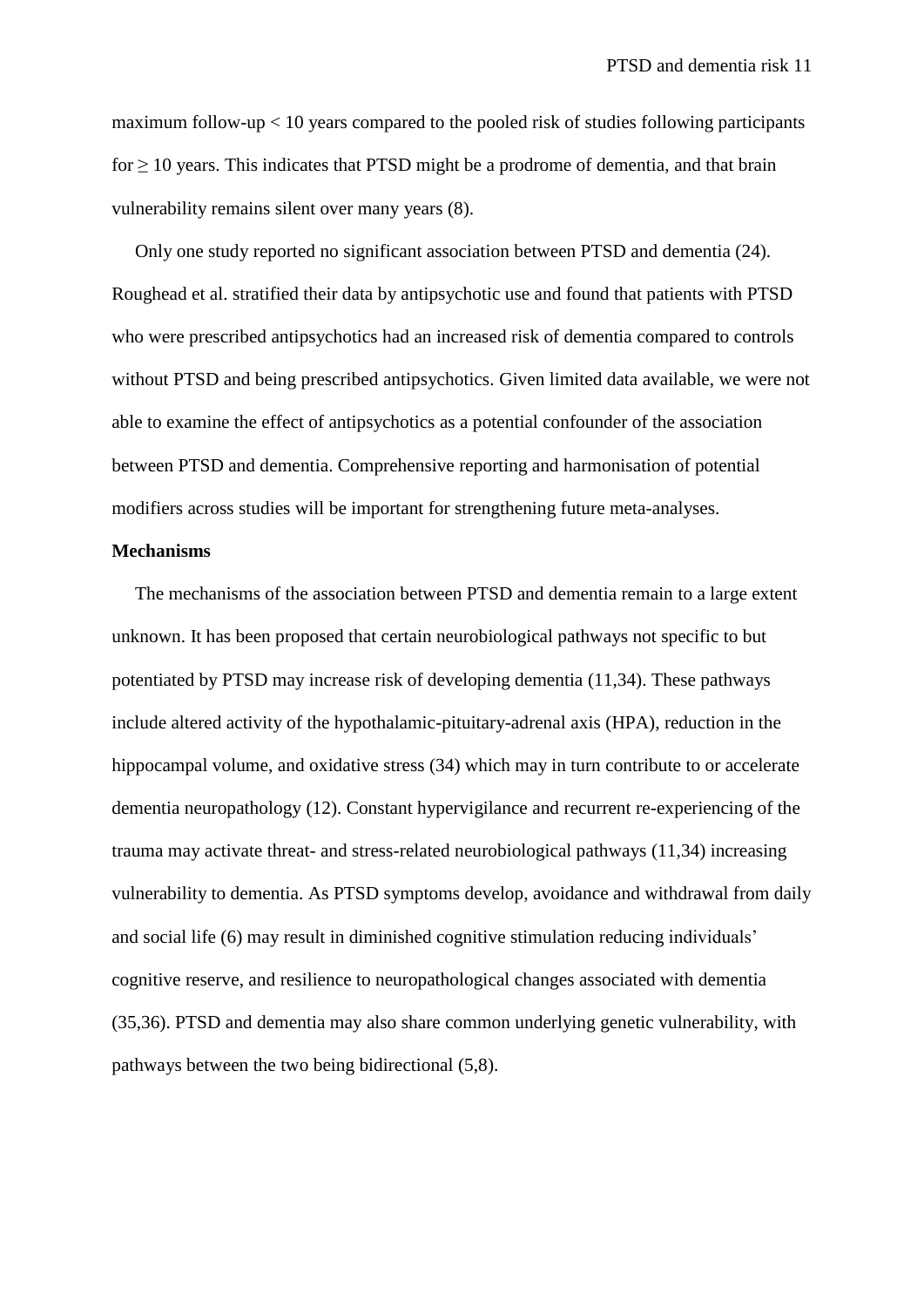### **Strengths and limitations**

Our meta-analysis extends current knowledge by being the first study to quantify the association of PTSD and all-cause dementia. We used a comprehensive and sensitive strategy to identify studies and included longitudinal studies where PTSD was present before the onset of dementia. We have provided an up to date review of worldwide evidence of the association between PTSD and risk of dementia based on studies with long follow-up periods, reporting on data of almost two million participants. We conducted a series of subgroup and sensitivity analyses to explore heterogeneity, and the prediction interval observed in our meta-analysis is consistent with a significant and important increase in risk of dementia associated with PTSD (21).

 Despite these strengths however, our review has several limitations. First, there was substantial statistical heterogeneity between studies, and even though several subgroup and sensitivity analyses were performed, heterogeneity remained high and its sources could not be detected. Our second meta-analysis was based on only two studies and therefore remains limited (22). All included studies were observational cohort studies and most were retrospective. Generally, association does not equate causation and retrospective designs have important flaws. Given that many different healthcare professionals were involved in the diagnoses of PTSD and dementia, measurements may be less consistent and accurate compared to those achieved in the context of a prospective design. Additionally the use of different definitions and classifications of PTSD across studies means that cut-offs will differ influencing diagnosis or 'caseness' (8).

### **Implications for the future**

Future studies are needed to examine the specific contribution of environmental, traumarelated, and neurocognitive mechanisms and how these may interact in increasing vulnerability to cognitive decline (8,34). Further studies are required to address how the use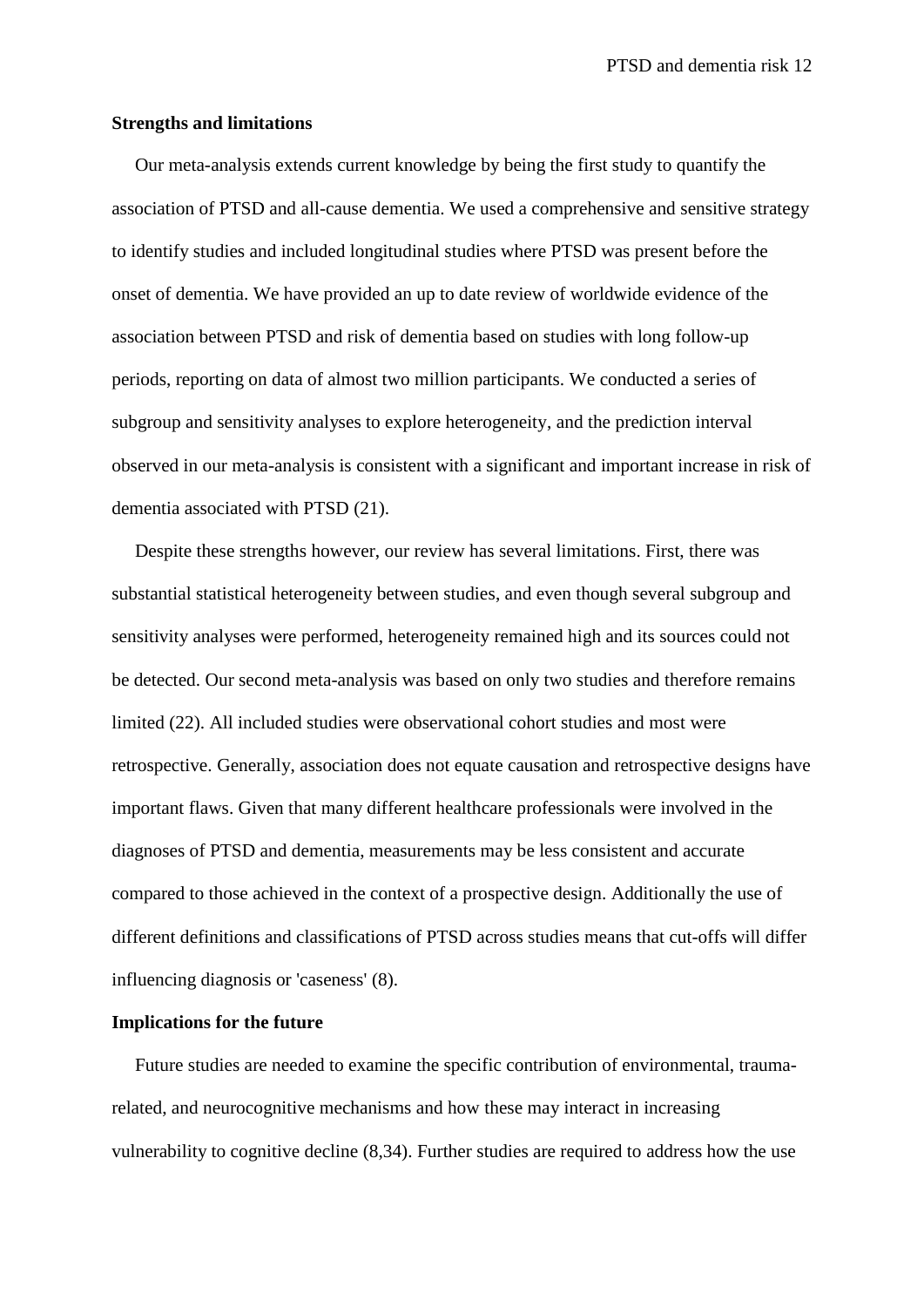of different classifications of both PTSD and dementia may influence the estimate of the effect. An important question that arises from our systematic review is whether access to effective and timely treatment for PTSD could potentially reduce the risk of developing dementia. Future studies therefore should examine the preventive potential of treating PTSD and its contribution in preventing or delaying the onset of dementia.

 In conclusion, this is the first meta-analysis quantifying the risk of PTSD and dementia providing the latest update of the worldwide literature. Our review provides the first evidence that PTSD is a strong and potentially modifiable risk factor for all-cause dementia. Given the cost of dementia and its consequences for individuals and their families, PTSD prevention strategies should form part of worldwide public health initiatives.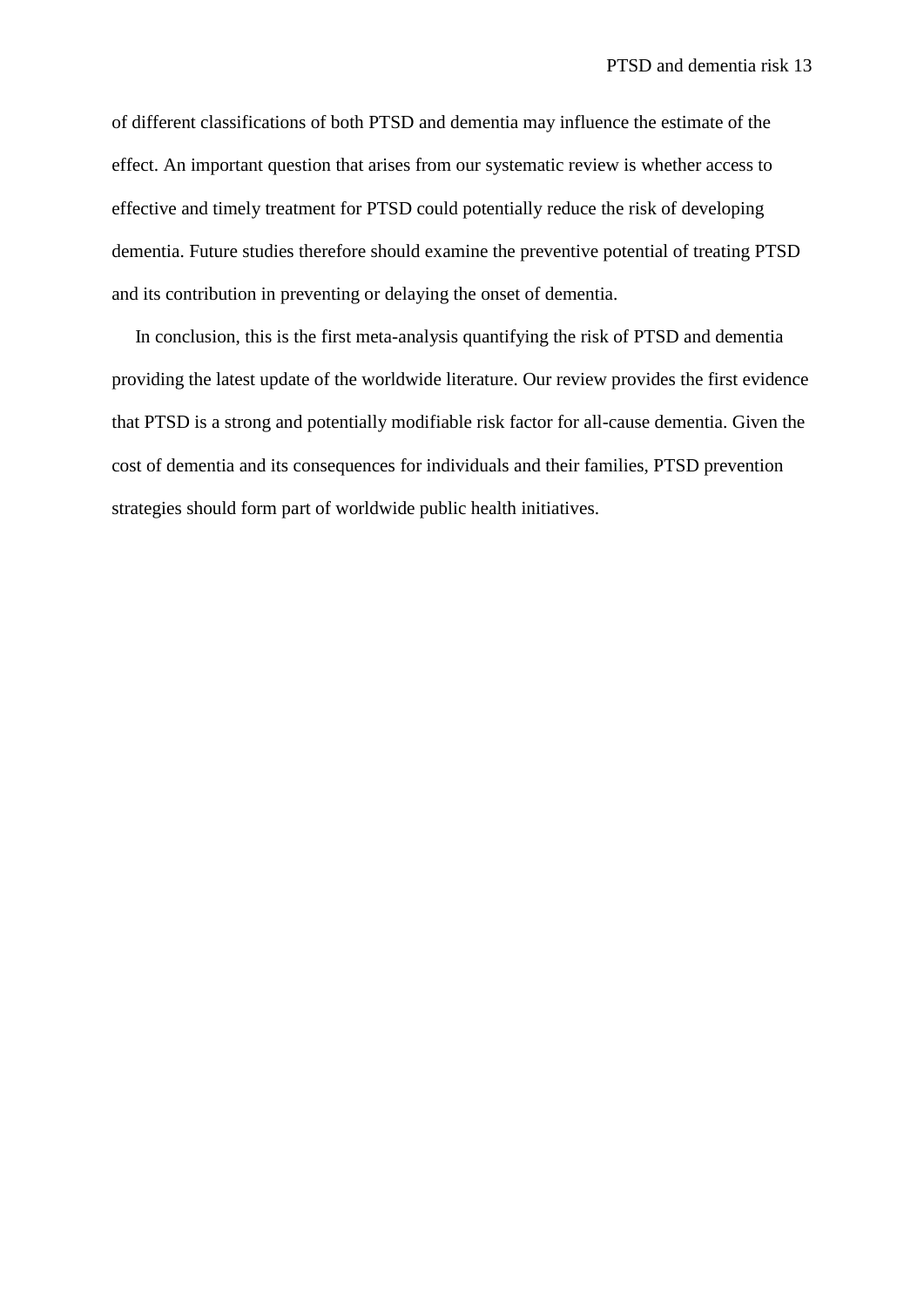### **Acknowledgements**

This review did not receive any specific funding. Jo Billings, Natalie L. Marchant, Graziella Favarato and Vasiliki Orgeta are supported by the UCLH BRC (Biomedical Research Centre). Natalie L. Marchant is supported by a Senior Fellowship from the Alzheimer's Society (AS-SF-15b-002). Vasiliki Orgeta was funded by an Alzheimer's Society Senior Research fellowship whilst undertaking this research (AS-SF-15-005). The authors would like to thank Harriet Demnitz-King, Tim Whitfield, and Marco Schlosser for their help and all authors contributing data upon request. Correspondence for this article should be addressed to Vasiliki Orgeta, Associate Professor, Faculty of Brain Sciences, Division of Psychiatry, University College London, Division of Psychiatry 6<sup>th</sup> Floor, Maple House, 149 Tottenham Court Road, London W1T 7NF. E-mail: [v.orgeta@ucl.ac.uk.](mailto:v.orgeta@ucl.ac.uk)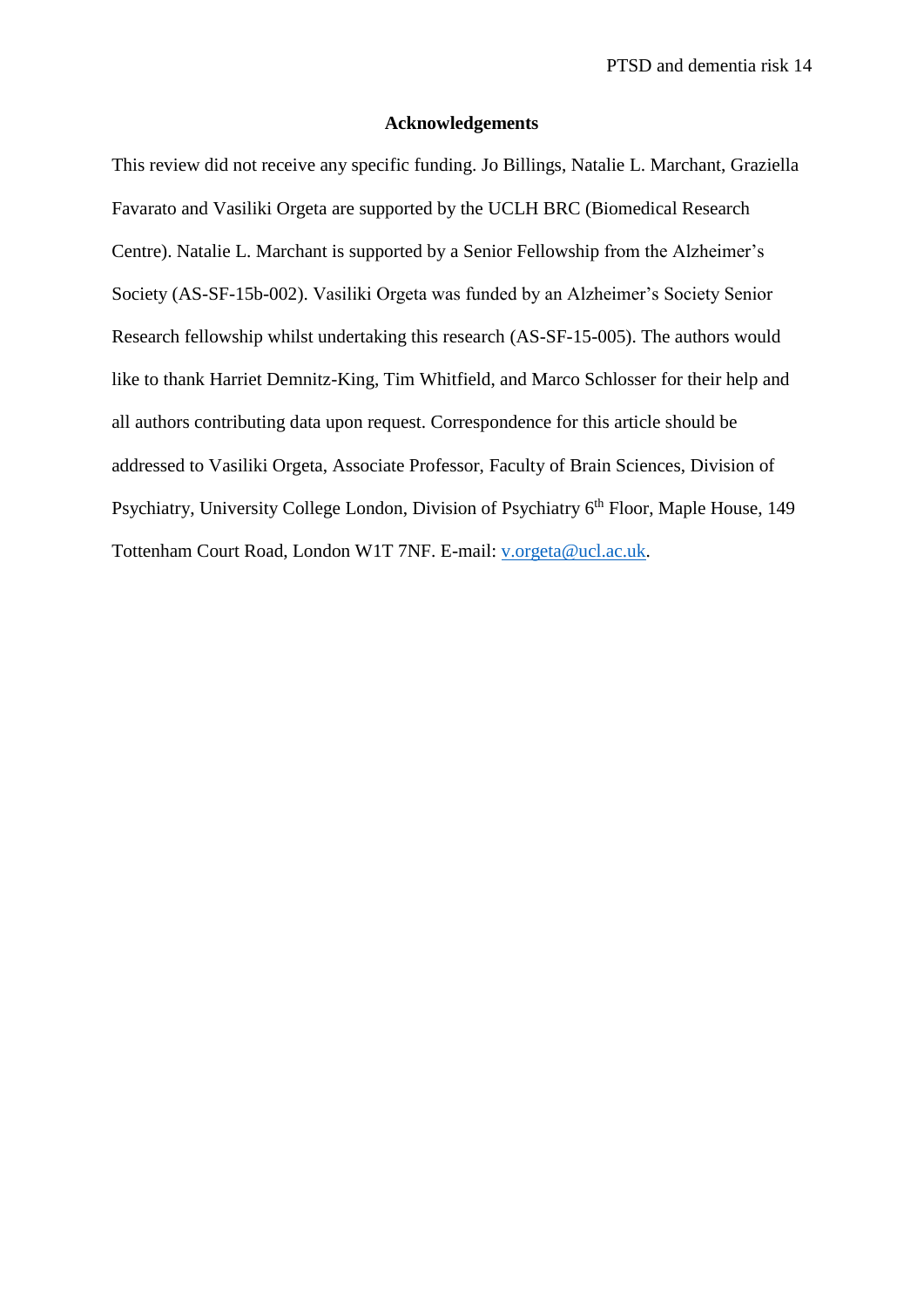Data availability

The data that support the findings of this study are available on request from the first and corresponding authors, (MMG and VO); please email [v.orgeta@ucl.ac.uk.](mailto:v.orgeta@ucl.ac.uk)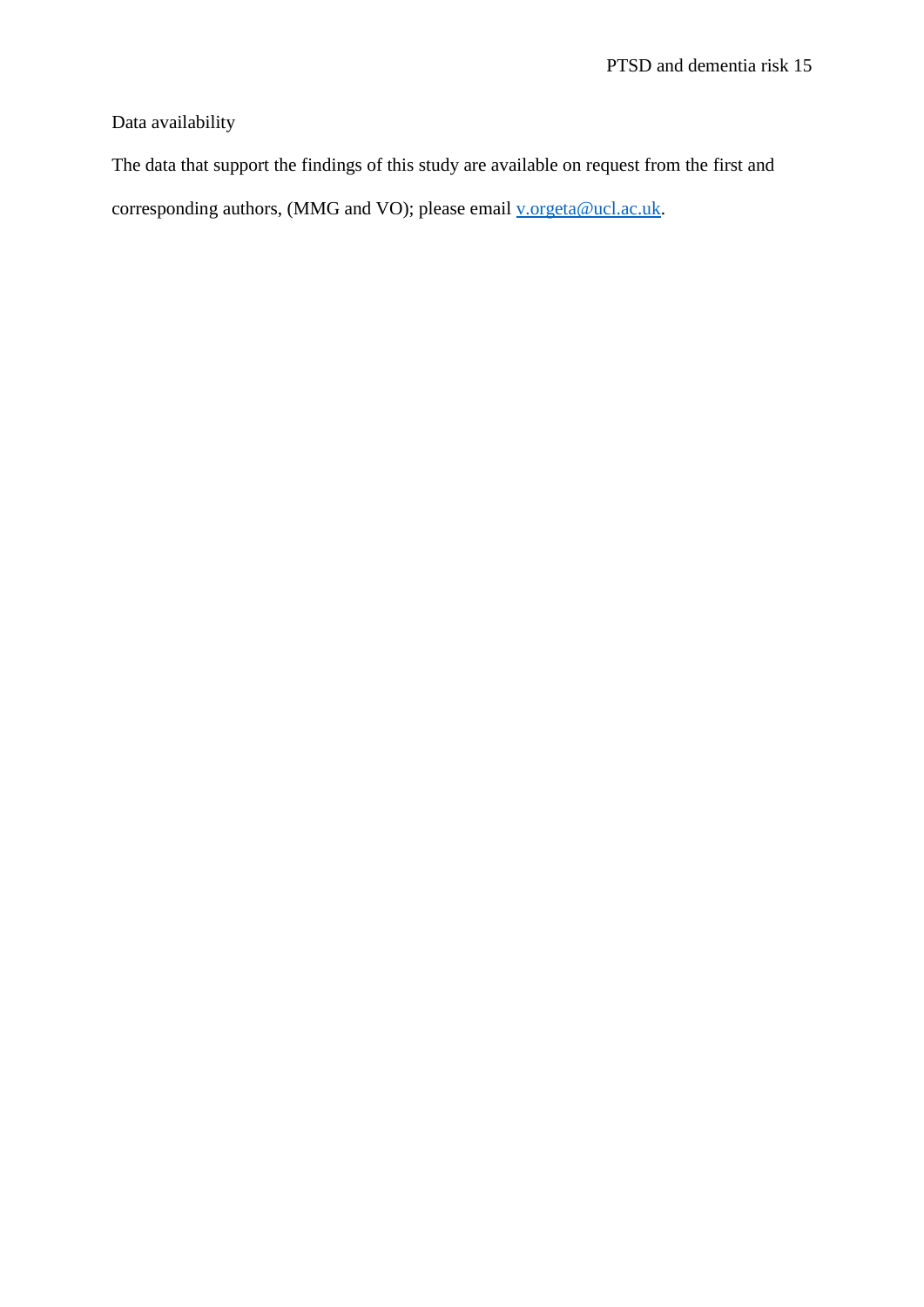Author contribution

Mia Maria Günak: conceptualisation of the review; selection of studies; data extraction; data entry; data analysis; data quality; writing, review and editing of manuscript Jo Billings: conceptualisation of the review, review and editing of final draft Emily Carratu: conceptualisation of the review; selection of studies; data extraction; data quality; review and editing of final draft Natalie Marchant: conceptualisation of the review; review and editing of final draft Graziella Favarato: conceptualisation of the review; data analysis; review and editing of final draft

Vasiliki Orgeta: conceptualisation of the review; selection of studies; data quality; writing, review and editing of manuscript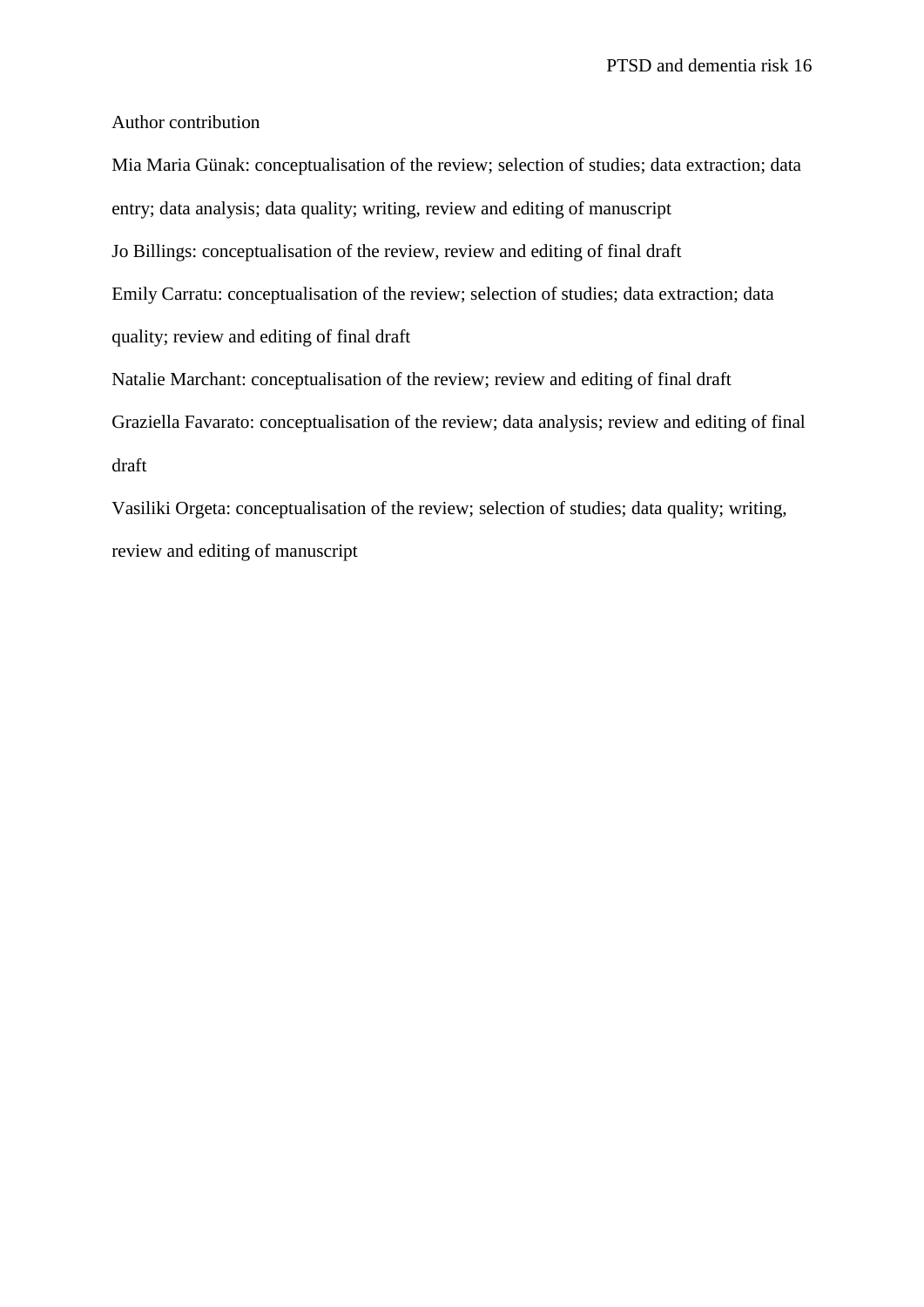#### **References**

- 1. Livingston G, Sommerlad A, Orgeta V, Costafreda SG, Huntley J, Ames D, et al. Dementia prevention, intervention, and care. Lancet. 2017;390(10113):2673–734.
- 2. Prince M, Bryce R, Albanese E, Wimo A, Ribeiro W, Ferri CP. The global prevalence of dementia: A systematic review and metaanalysis. Alzheimer's Dement [Internet]. 2013 Jan;9(1):63-75.e2. Available from: http://doi.wiley.com/10.1016/j.jalz.2012.11.007
- 3. Yaffe K, Vittinghoff E, Lindquist K, Barnes D, Covinsky KE, Neylan T, et al. Posttraumatic Stress Disorder and Risk of Dementia Among US Veterans. Arch Gen Psychiatry [Internet]. 2010 Jun 1;67(6):608. Available from: http://archpsyc.jamanetwork.com/article.aspx?doi=10.1001/archgenpsychiatry.2010.61
- 4. Qureshi SU, Kimbrell T, Pyne JM, Magruder KM, Hudson TJ, Petersen NJ, et al. Greater Prevalence and Incidence of Dementia in Older Veterans with Posttraumatic Stress Disorder. J Am Geriatr Soc [Internet]. 2010 Sep;58(9):1627–33. Available from: http://doi.wiley.com/10.1111/j.1532-5415.2010.02977.x
- 5. Desmarais P, Weidman D, Wassef A, Bruneau M-A, Friedland J, Bajsarowicz P, et al. The Interplay Between Post-traumatic Stress Disorder and Dementia: A Systematic Review. Am J Geriatr Psychiatry [Internet]. 2020 Jan;28(1):48–60. Available from: https://linkinghub.elsevier.com/retrieve/pii/S1064748119304695
- 6. American Psychiatric Association. American Psychiatric Association, 2013. Diagnostic and statistical manual of mental disorders (5th ed.). American Journal of Psychiatry. 2013.
- 7. Atwoli L, Stein DJ, Koenen KC, McLaughlin KA. Epidemiology of posttraumatic stress disorder. Curr Opin Psychiatry [Internet]. 2015 Jul;28(4):307–11. Available from: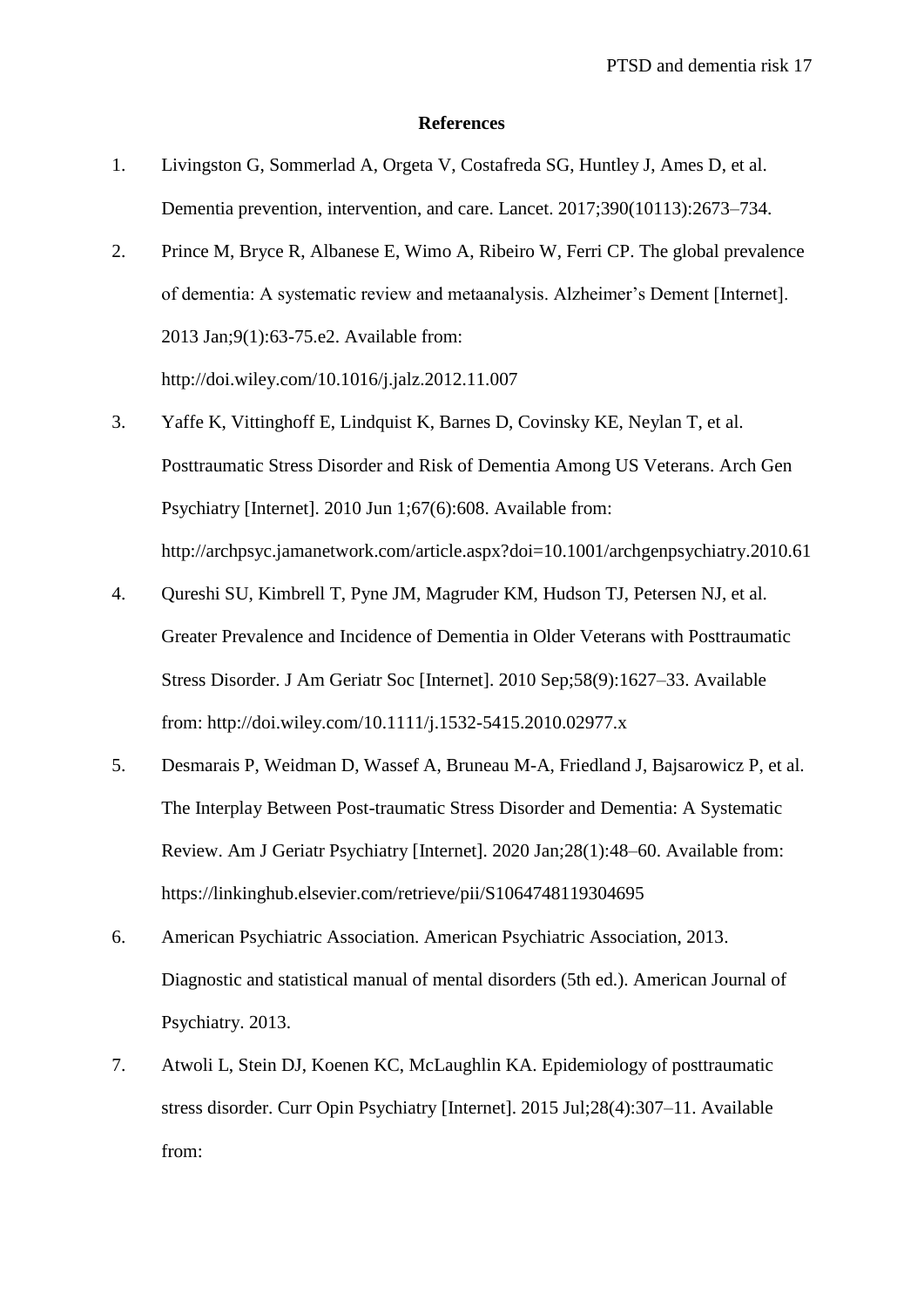http://content.wkhealth.com/linkback/openurl?sid=WKPTLP:landingpage&an=000015 04-201507000-00008

- 8. Bryant RA. Post-traumatic stress disorder: a state-of-the-art review of evidence and challenges. World Psychiatry [Internet]. 2019 Oct 9;18(3):259–69. Available from: https://onlinelibrary.wiley.com/doi/abs/10.1002/wps.20656
- 9. Wang PS, Berglund P, Olfson M, Pincus HA, Wells KB, Kessler RC. Failure and Delay in Initial Treatment Contact After First Onset of Mental Disorders in the National Comorbidity Survey Replication. Arch Gen Psychiatry [Internet]. 2005 Jun 1;62(6):603. Available from: http://archpsyc.jamanetwork.com/article.aspx?doi=10.1001/archpsyc.62.6.603
- 10. Ehlers A, Clark DM. A cognitive model of posttraumatic stress disorder. Behav Res Ther [Internet]. 2000 Apr;38(4):319–45. Available from: https://linkinghub.elsevier.com/retrieve/pii/S0005796799001230
- 11. Friedman M, Salzman C, Neria Y, Small S, Brickman A, Ciarleglio A, et al. Cognitive and Neuoral Mechanisms of the Accelerated Aging Phenotype in PTSD. Am J Geriatr Psychiatry [Internet]. 2019 Mar;27(3):S203. Available from: https://linkinghub.elsevier.com/retrieve/pii/S1064748119301277
- 12. Patel R, Spreng RN, Shin LM, Girard TA. Neurocircuitry models of posttraumatic stress disorder and beyond: A meta-analysis of functional neuroimaging studies. Neurosci Biobehav Rev [Internet]. 2012 Oct;36(9):2130–42. Available from: https://linkinghub.elsevier.com/retrieve/pii/S0149763412000930
- 13. Moher D, Shamseer L, Clarke M, Ghersi D, Liberati A, Petticrew M, et al. Preferred reporting items for systematic review and meta-analysis protocols (PRISMA-P) 2015 statement. Syst Rev [Internet]. 2015 Dec 1;4(1):1. Available from: https://systematicreviewsjournal.biomedcentral.com/articles/10.1186/2046-4053-4-1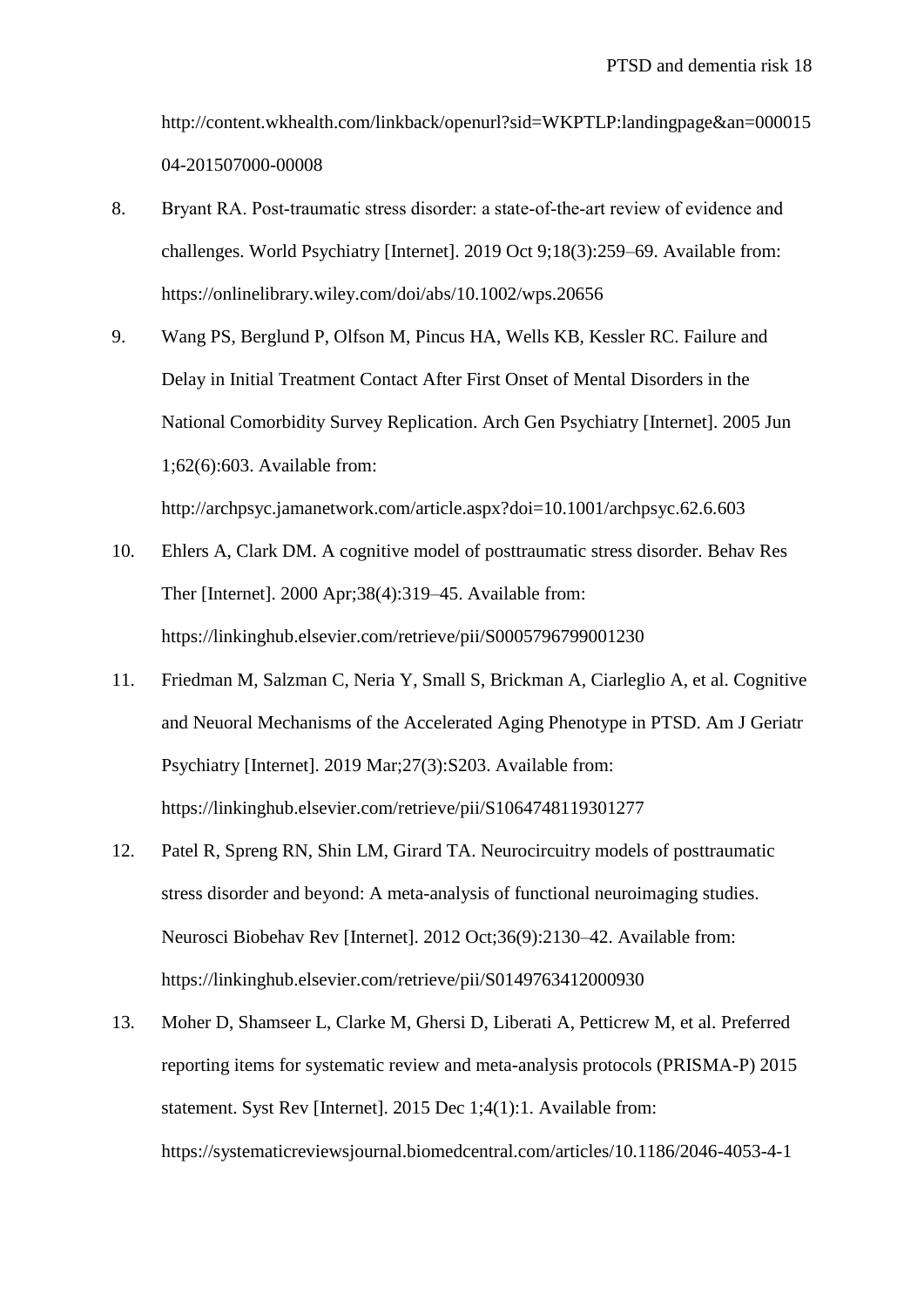- 14. Günak MM, Billings J, Marchant NL, Carratu E, Favarato G, Orgeta V. Meta-analysis, Posttraumatic stress disorder (PTSD) as a risk factor of dementia: a systematic review and [Internet]. 2019 [cited 2019 Oct 31]. Available from: https://www.crd.york.ac.uk/prospero/display\_record.php?RecordID=130392
- 15. World Health Organization. The ICD-10 classification of mental and behavioural disorders: Diagnostic criteria for research. The ICD-10 classification of mental and behavioural disorders: Diagnostic criteria for research. 1993.
- 16. McKhann G, Drachman D, Folstein M, Katzman R, Price D, Stadlan EM. Clinical diagnosis of Alzheimer's disease: Report of the NINCDS-ADRDA Work Group\* under the auspices of Department of Health and Human Services Task Force on Alzheimer's Disease. Neurology [Internet]. 1984 Jul 1;34(7):939–939. Available from: http://www.neurology.org/cgi/doi/10.1212/WNL.34.7.939
- 17. Wells G, Shea B, O'Connell D, Peterson J, Welch V, Losos M, et al. The Newcastle-Ottawa Scale (NOS) for assessing the quality if nonrandomized studies in metaanalyses. (Available from URL

http//www.ohri.ca/programs/clinical\_epidemiology/oxford.asp). 2012;

- 18. Mata DA, Ramos MA, Bansal N, Khan R, Guille C, Di Angelantonio E, et al. Prevalence of depression and depressive symptoms among resident physicians a systematic review and meta-analysis. JAMA - J Am Med Assoc. 2015;
- 19. Stare J, Maucort-Boulch D. Odds ratio, hazard ratio and relative risk. Metod Zv. 2016;
- 20. Borenstein M, Hedges L V., Higgins JPT, Rothstein HR. A basic introduction to fixedeffect and random-effects models for meta-analysis. Res Synth Methods [Internet]. 2010 Apr;1(2):97–111. Available from: http://doi.wiley.com/10.1002/jrsm.12
- 21. Riley RD, Higgins JPT, Deeks JJ. Interpretation of random effects meta-analyses. BMJ [Internet]. 2011 Feb 10;342(feb10 2):d549-d549. Available from: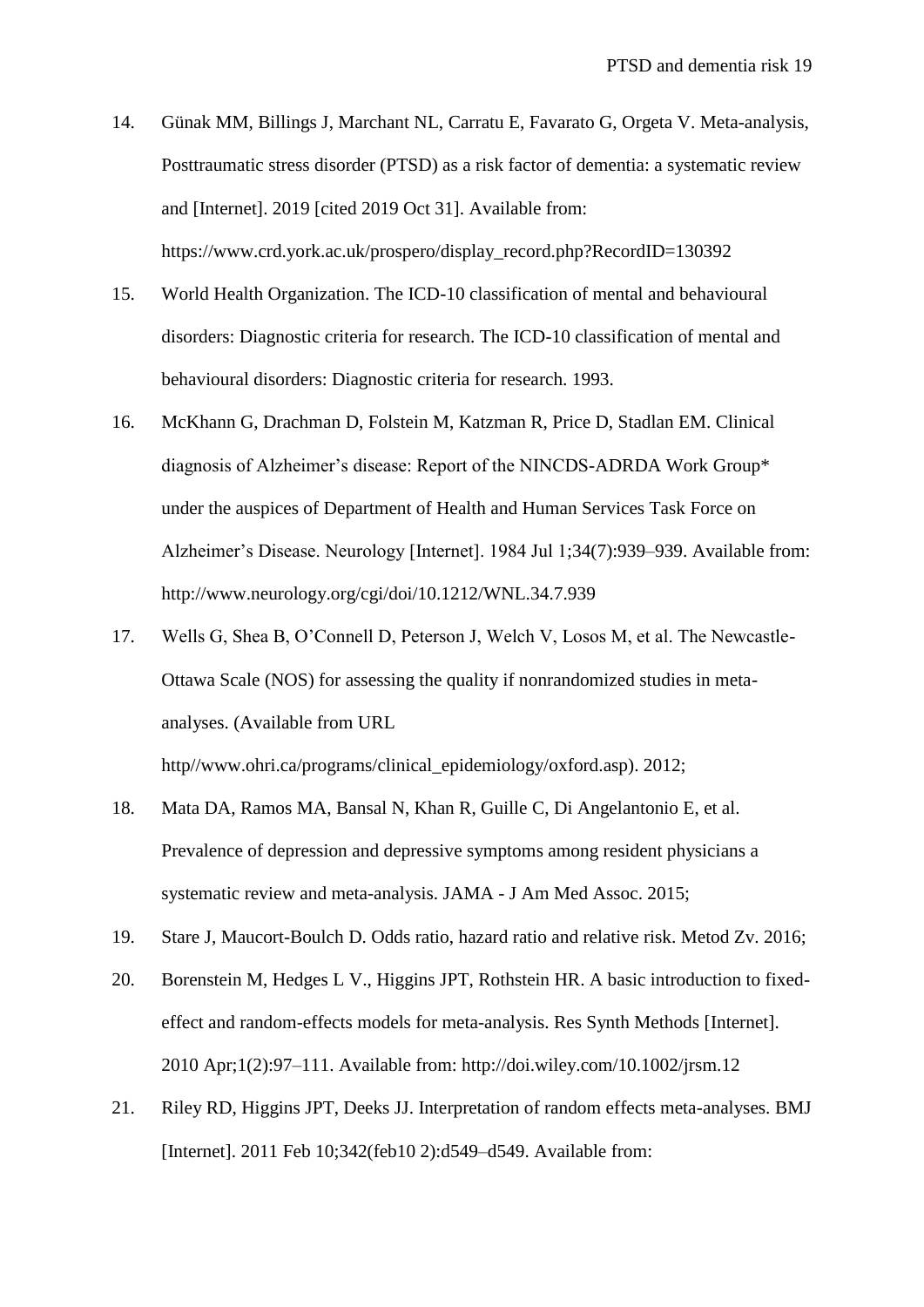http://www.bmj.com/cgi/doi/10.1136/bmj.d549

- 22. Borenstein M, Hedges L V., Higgins JPT, Rothstein HR. Introduction to metaanalysis. John Wiley & Sons; 2011.
- 23. Egger M, Smith GD, Schneider M, Minder C. Bias in meta-analysis detected by a simple, graphical test. BMJ [Internet]. 1997 Sep 13;315(7109):629–34. Available from: http://www.bmj.com/cgi/doi/10.1136/bmj.315.7109.629
- 24. Roughead EE, Pratt NL, Kalisch Ellett LM, Ramsay EN, Barratt JD, Morris P, et al. Posttraumatic Stress Disorder, Antipsychotic Use and Risk of Dementia in Veterans. J Am Geriatr Soc [Internet]. 2017 Jul; 65(7): 1521–6. Available from: http://doi.wiley.com/10.1111/jgs.14837
- 25. Yaffe K, Lwi SJ, Hoang TD, Xia F, Barnes DE, Maguen S, et al. Military-related risk factors in female veterans and risk of dementia. Neurology. 2019;92(3):205–2011.
- 26. Wang T-Y, Wei H-T, Liou Y-J, Su T-P, Bai Y-M, Tsai S-J, et al. Risk for developing dementia among patients with posttraumatic stress disorder: A nationwide longitudinal study. J Affect Disord [Internet]. 2016 Nov;205:306–10. Available from: https://linkinghub.elsevier.com/retrieve/pii/S0165032716307686
- 27. Folnegovič-Šmalc V, Folnegovic Z, Uzun S, Vilibic M, Dujmic S, Makaric G. Psychotrauma related to war and exile as a risk factor for the development of dementia of Alzheimer's type in refugees. Croat Med J. 1997;
- 28. Bonanni L, Franciotti R, Martinotti G, Vellante F, Flacco ME, Di Giannantonio M, et al. Post Traumatic Stress Disorder Heralding the Onset of Semantic Frontotemporal Dementia. J Alzheimer's Dis [Internet]. 2018 Apr 10;63(1):203–15. Available from: https://www.medra.org/servlet/aliasResolver?alias=iospress&doi=10.3233/JAD-171134
- 29. Fortney JC, Curran GM, Hunt JB, Cheney AM, Lu L, Valenstein M, et al. Prevalence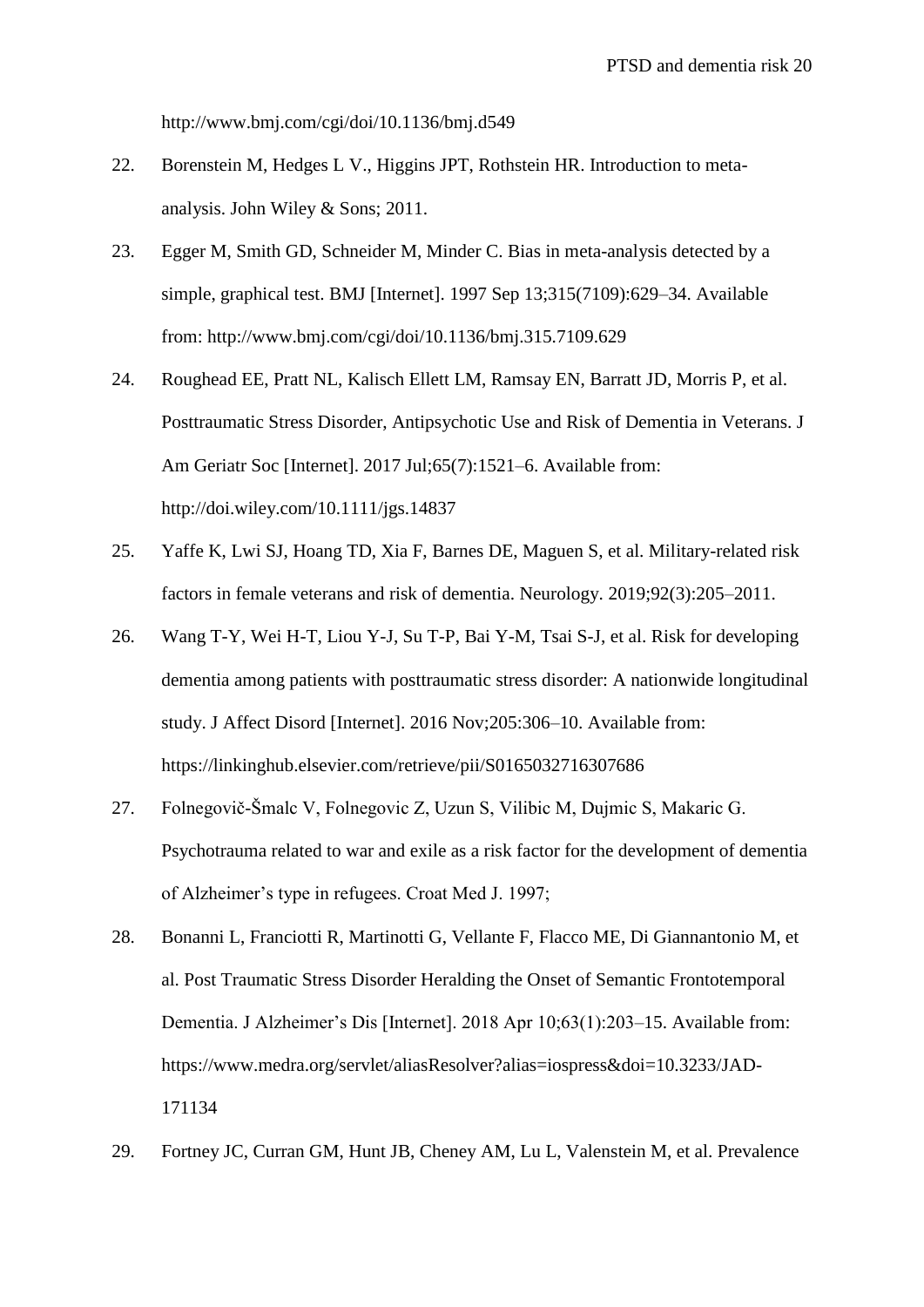of probable mental disorders and help-seeking behaviors among veteran and nonveteran community college students. Gen Hosp Psychiatry [Internet]. 2016 Jan;38:99– 104. Available from: https://linkinghub.elsevier.com/retrieve/pii/S016383431500225X

- 30. Barnes DE, Kaup A, Kirby KA, Byers AL, Diaz-Arrastia R, Yaffe K. Traumatic brain injury and risk of dementia in older veterans. Neurology [Internet]. 2014 Jul 22;83(4):312–9. Available from: http://www.neurology.org/cgi/doi/10.1212/WNL.0000000000000616
- 31. Dutton RP, Stansbury LG, Leone S, Kramer E, Hess JR, Scalea TM. Trauma Mortality in Mature Trauma Systems: Are We Doing Better? An Analysis of Trauma Mortality Patterns, 1997–2008. J Trauma Inj Infect Crit Care [Internet]. 2010 Sep;69(3):620–6. Available from: http://journals.lww.com/00005373-201009000-00023
- 32. Bhattarai J "Jackie," Oehlert ME, Multon KD, Sumerall SW. Dementia and Cognitive Impairment Among U.S. Veterans With a History of MDD or PTSD: A Retrospective Cohort Study Based on Sex and Race. J Aging Health [Internet]. 2019 Sep 14;31(8):1398–422. Available from:

http://journals.sagepub.com/doi/10.1177/0898264318781131

- 33. Flatt JD, Gilsanz P, Quesenberry CP, Albers KB, Whitmer RA. Post-traumatic stress disorder and risk of dementia among members of a health care delivery system. Alzheimer's Dement [Internet]. 2018 Jan;14(1):28–34. Available from: http://doi.wiley.com/10.1016/j.jalz.2017.04.014
- 34. Miller MW, Lin AP, Wolf EJ, Miller DR. Oxidative Stress, Inflammation, and Neuroprogression in Chronic PTSD. Harv Rev Psychiatry [Internet]. 2017 Oct;1. Available from: http://insights.ovid.com/crossref?an=00023727-900000000-99962
- 35. Stern Y. Cognitive reserve in ageing and Alzheimer's disease. Lancet Neurol [Internet]. 2012 Nov;11(11):1006–12. Available from: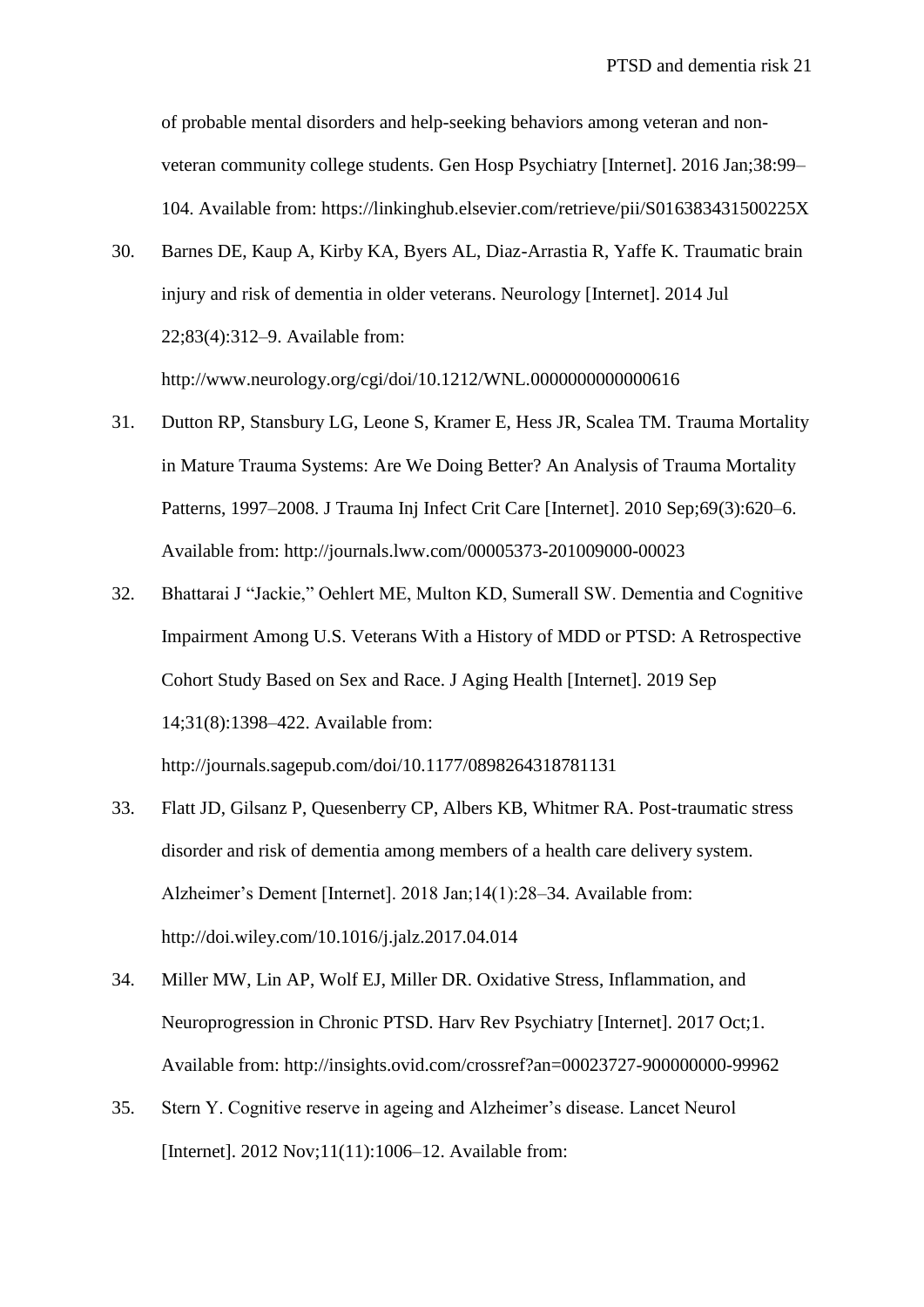https://linkinghub.elsevier.com/retrieve/pii/S1474442212701916

36. Stern Y. Influence of Education and Occupation on the Incidence of Alzheimer's Disease. JAMA J Am Med Assoc [Internet]. 1994 Apr 6;271(13):1004. Available from:

http://jama.jamanetwork.com/article.aspx?doi=10.1001/jama.1994.03510370056032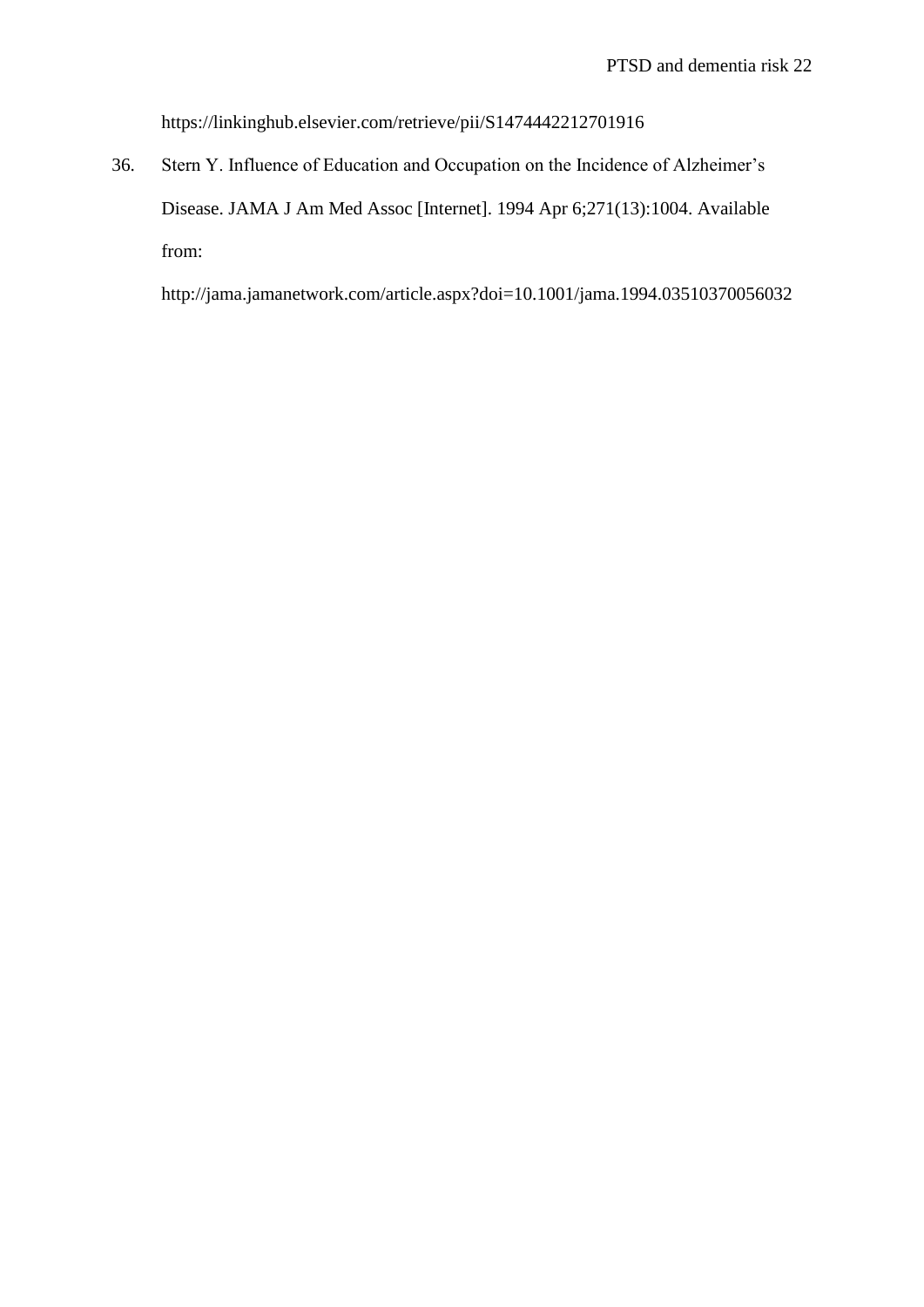

*Figure 1.* Flowchart of the search and study selection process.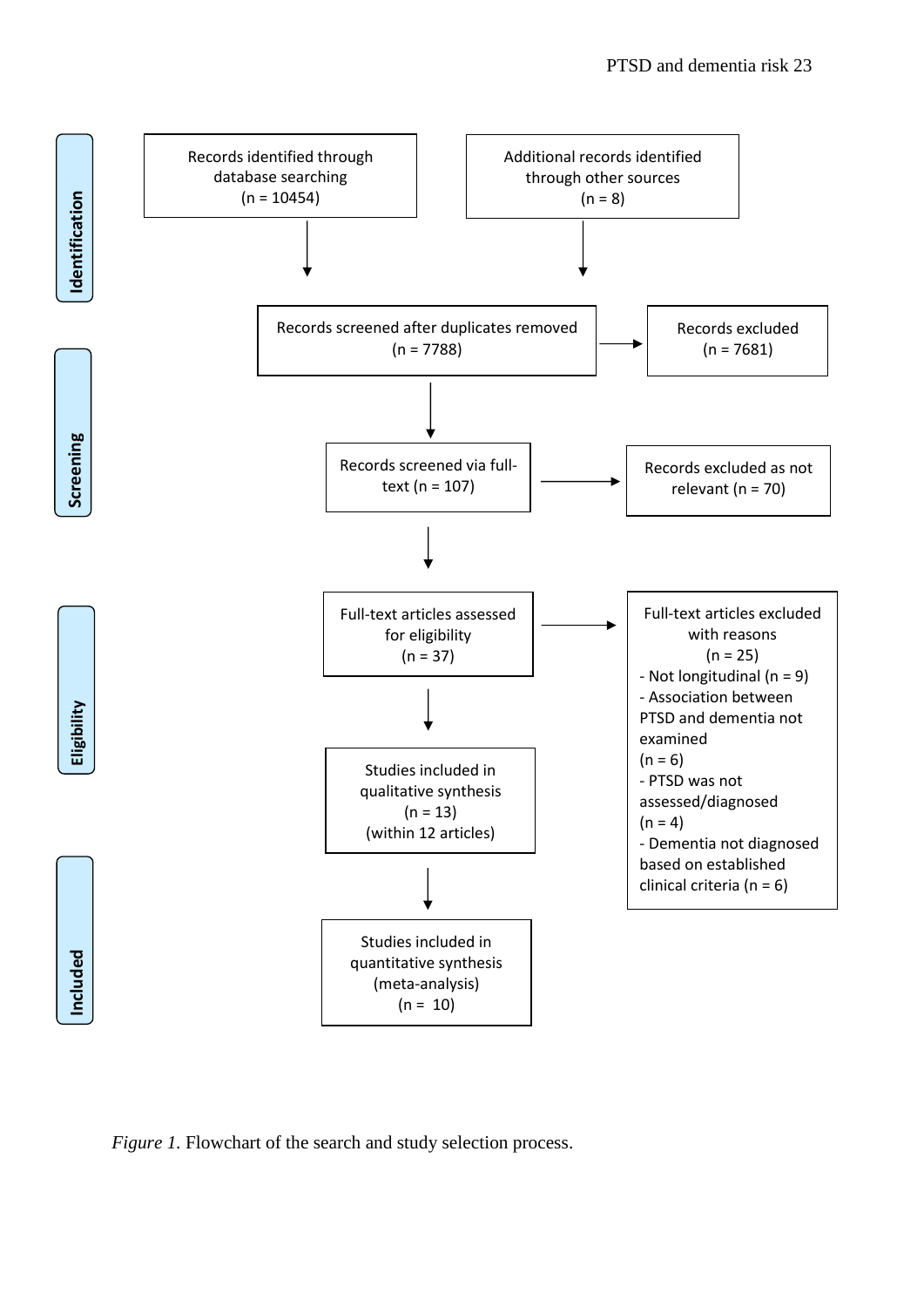# Table 1 Characteristics of Included Studies

| <b>Author</b><br>(year),<br>country           | <b>Study Type</b> | Sample at<br>baseline,<br>female $(\% )$                  | Participant<br>recruitment               | <b>Follow-up</b><br>(years) | Assessment/<br>Diagnostic criteria                                                                                                      | <b>Effect estimate after follow-</b><br>$\mathbf{u}\mathbf{p}^{\dagger}$                                                                                                                                    | Variables adjusted                                           | Quality<br>rating |
|-----------------------------------------------|-------------------|-----------------------------------------------------------|------------------------------------------|-----------------------------|-----------------------------------------------------------------------------------------------------------------------------------------|-------------------------------------------------------------------------------------------------------------------------------------------------------------------------------------------------------------|--------------------------------------------------------------|-------------------|
| Bhattarai et<br>al. (2018)<br><b>USA</b>      | Retrospective     | Veterans<br>$N = 4800(50.0)$<br>Age: $M = 64.6$           | U.S. Department of<br>Veteran Affairs    | $1 \leq$                    | $PTSD - ICD-9$<br>Dementia + cognitive<br>impairment - ICD-9                                                                            | OR: 1.62 95% CI [1.21, 2.16]                                                                                                                                                                                | - age<br>- marital status<br>- race<br>- sex<br>- depression | Good              |
| Bonanni et<br>al. (2018)<br>Study 1*<br>Italy | Prospective       | General population<br>$N = 46(45.7)$<br>Age: $M = 65.0$   | Psychiatric/neurology<br>clinic          | $6 - 10$                    | PTSD - DSM-IV-TR/<br>CAPS-IV-TR<br>Dementia - NINCDS-<br>ADRDA, DLB and<br>FTD standardised<br>clinical criteria,<br><b>NINDS-AIREN</b> | Dementia incidence: $n = 8$ out<br>of 46 (17%)                                                                                                                                                              |                                                              | Poor              |
| Study $2^*$<br>Italy                          | Retrospective     | General population<br>$N = 1136(53.4)$<br>Age: $M = 73.4$ | Dementia<br>tertiary/neurology<br>clinic | $\leq 10$                   | PTSD - DSM-IV-TR/<br>CAPS-IV-TR<br>Dementia - NINCDS-<br>ADRDA, DLB and<br>FTD standardised<br>clinical criteria,<br>NINDS-AIREN        | PTSD prevalence/<br>history in patients with<br>dementia: $n = 38$ out of 849<br>$(4.5\%)$<br>PTSD history/prevalence in<br>patients with any other<br>neurological condition: $n = 6$<br>out of 287 (2.1%) |                                                              | Poor<br>Fair      |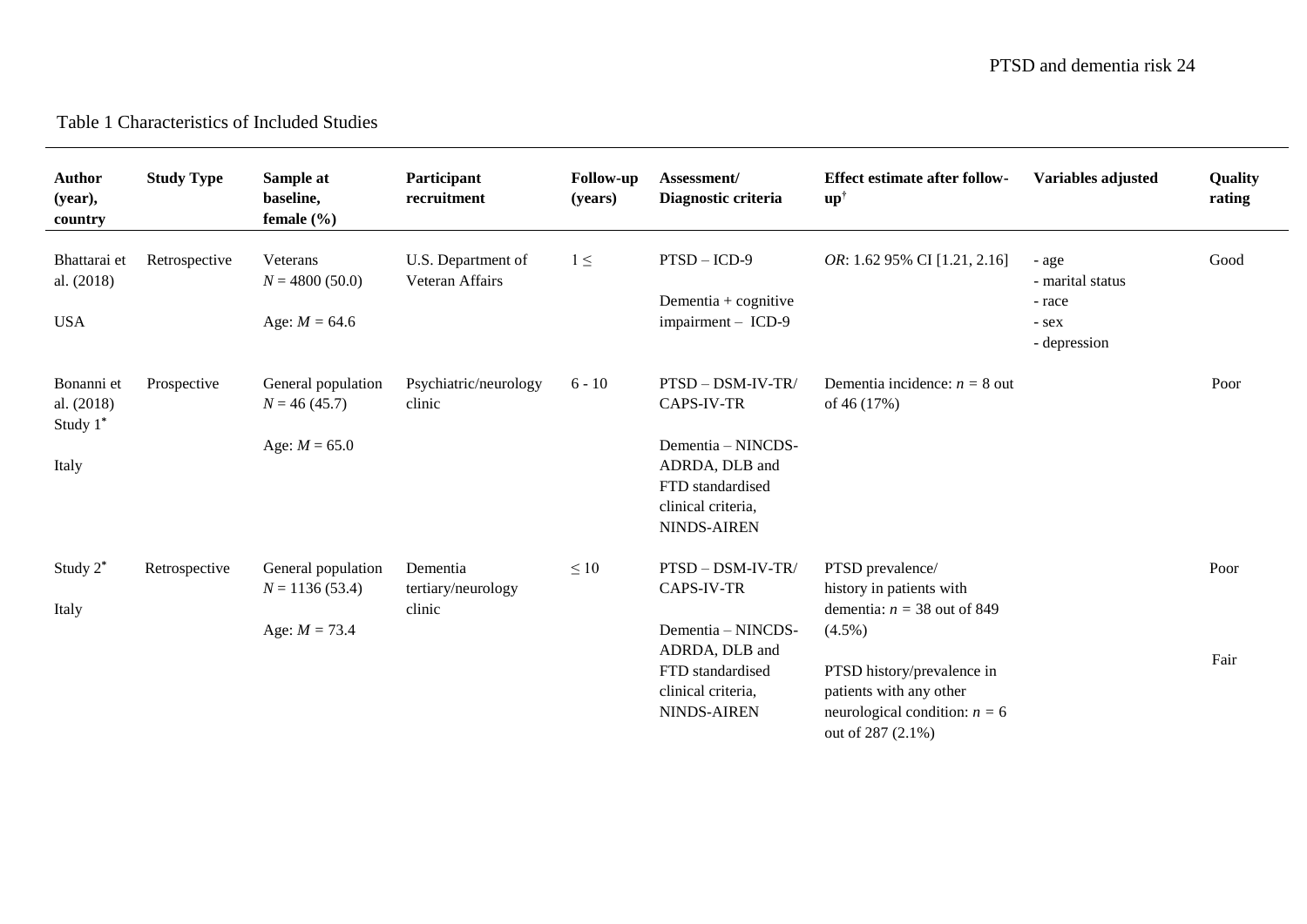| Flatt et al.<br>(2018)                               | Retrospective | General population<br>$N = 499,844(54.7)$                       | Kaiser Permanente<br>Northern California                                      | $\leq 13$                             | $PTSD - ICD-9$                                                                    | HR: 1.20 95% CI [1.02, 1.41]                                                                                                     | - age<br>- sex                                                                                                                                        | Good |
|------------------------------------------------------|---------------|-----------------------------------------------------------------|-------------------------------------------------------------------------------|---------------------------------------|-----------------------------------------------------------------------------------|----------------------------------------------------------------------------------------------------------------------------------|-------------------------------------------------------------------------------------------------------------------------------------------------------|------|
| <b>USA</b>                                           |               | Age: $M = 71.1$                                                 | health system                                                                 | $M = 8.0$<br>$(SD = 4.6)$             | Dementia - ICD-9                                                                  |                                                                                                                                  | - race/ethnicity<br>- vascular factors<br>$-$ TBI<br>- depression                                                                                     |      |
| Folnegović-<br>Šmalc et al.<br>$(1997)^*$<br>Croatia | Prospective   | Refugees<br>$N = 1076(72.5)$<br>Aged $\geq$ 45 years            | Refugee camps                                                                 | 2.5                                   | PTSD - Harvard<br>Trauma Questionnaire<br>Dementia - DSM-III-<br>R, NINDCS-ADRDA  | Dementia prevalence/<br>incidence: $n = 73$ out of 538<br>$(13.6\%)$<br>Dementia in control group:<br>$n = 15$ out of 538 (2.8%) |                                                                                                                                                       | Poor |
| Gradus et<br>al. (2018)<br>Denmark                   | Retrospective | General population<br>$N = 279188$<br>(59.0)<br>Age: $Mdn = 51$ | Danish Psychiatric<br>Central/National<br><b>Research Patient</b><br>Registry | $\leq 17$<br>$Mdn = 6.8$              | $PTS - inpatient$ and<br>outpatient psychiatric<br>diagnoses<br>Dementia - ICD-10 | HR: 2.0 95% CI [1.3, 3.2]                                                                                                        | - age<br>- sex<br>- marital status<br>- depression/anxiety<br>- substance<br>abuse/dependence                                                         | Good |
| Mawanda<br>et al. (2017)<br><b>USA</b>               | Retrospective | Veterans<br>$N = 417172(2.1)$<br>Age: $M = 67.7$                | Veterans Health<br>Administration<br>National databases                       | $\leq 9$<br>$M = 9.0$<br>$(SD = 1.1)$ | $PTSD - ICD-9$<br>Dementia - ICD-9                                                | HR: 1.55 95% CI [1.45, 1.67]                                                                                                     | - age<br>- sex<br>- race/ethnicity/income<br>- vascular factors<br>$-TBI$<br>- depression<br>- substance abuse/<br>psychiatric/medical<br>comorbidity | Good |
| Meziab et<br>al. (2014)                              | Retrospective | Veterans<br>$N = 182879$<br>(unknown)                           | Veterans Health<br>Administration<br><b>National Care Database</b>            | $\leq 9$                              | $PTSD - ICD-9$<br>Dementia - ICD-9-CM                                             | HR: 1.52 95% CI [1.41, 1.64]                                                                                                     | - age<br>- sex                                                                                                                                        | Good |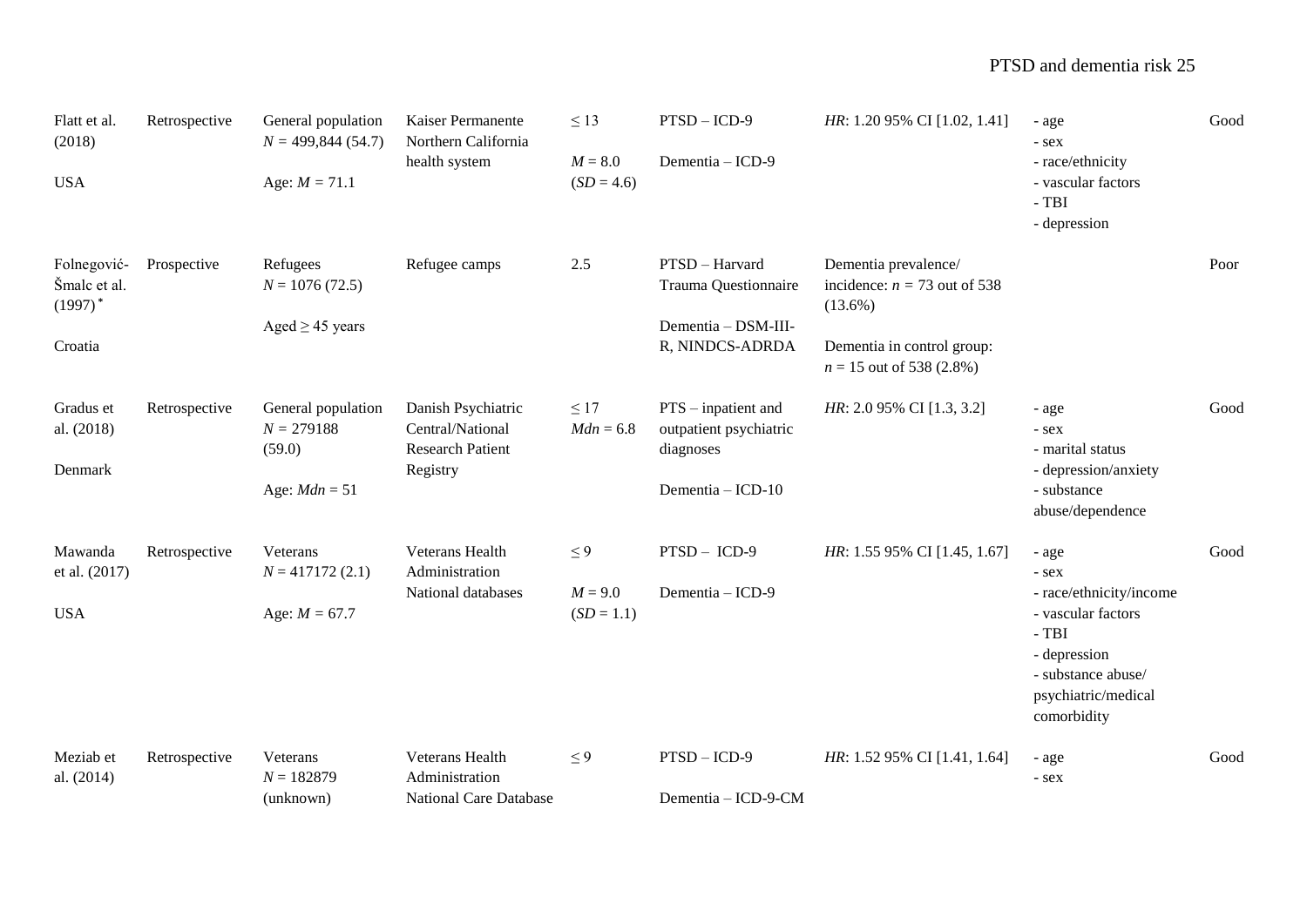# PTSD and dementia risk 26

| <b>USA</b>                             |               | Age: $M = 68.4$                                           |                                                                               |             |                                                                                                                                                              |                                                                                                                          | - socio- economic<br>status/education/income<br>- vascular factors<br>- chronic pulmonary<br>disease/obesity<br>- depression<br>- substance use |      |
|----------------------------------------|---------------|-----------------------------------------------------------|-------------------------------------------------------------------------------|-------------|--------------------------------------------------------------------------------------------------------------------------------------------------------------|--------------------------------------------------------------------------------------------------------------------------|-------------------------------------------------------------------------------------------------------------------------------------------------|------|
| Qureshi et<br>al. (2010)<br><b>USA</b> | Retrospective | Veterans<br>$N = 10481(0.01)$<br>Age: $M = 73.6$          | Veterans Integrated<br>Service Network Data<br>Warehouse                      | $\leq 9$    | $PTSD - ICD-9$<br>Dementia - ICD-9, use<br>of dementia medication                                                                                            | OR: 2.2 95% CI [1.8, 2.6]                                                                                                | - sex<br>- race<br>- vascular factors<br>$-TBI$<br>- substance abuse<br>- primary care clinic<br>visits                                         | Good |
| Roughead<br>et al. (2017)<br>Australia | Retrospective | Veterans<br>$N = 15612(0)$<br>Age: $Mdn = 57$             | <b>Australian Department</b><br>of Veteran's Affairs                          | $\leq 11.5$ | PTSD - Disability file<br>of DVA records (less<br>severe), ICD-10<br>(severe)<br>Dementia - ICD-10,<br>any dementia record,<br>use of dementia<br>medication | Less severe PTSD HR: 0.81<br>95% CI [0.62, 1.06]<br>Severe PTSD in those<br>hospitalised HR: 1.21 95% CI<br>[0.77, 1.89] | - age<br>- socio-economic status<br>- vascular factors<br>- cancer<br>- depression<br>- substance use<br>- benzodiazepine use                   | Good |
| Wang et al.<br>(2016)<br>Taiwan        | Retrospective | General population<br>$N = 8750(76.6)$<br>Age: $M = 55.4$ | <b>Taiwan National</b><br><b>Health Insurance</b><br><b>Research Database</b> | $\leq$ 2    | PTSD - ICD-9-CM<br>Dementia - ICD-9                                                                                                                          | HR: 4.37 95% CI [2.53, 7.55]                                                                                             | - sex<br>- depression<br>- alcohol use/substance<br>use disorder<br>- vascular factors<br>- head injury<br>lavel of urbanization                | Poor |

- level of urbanization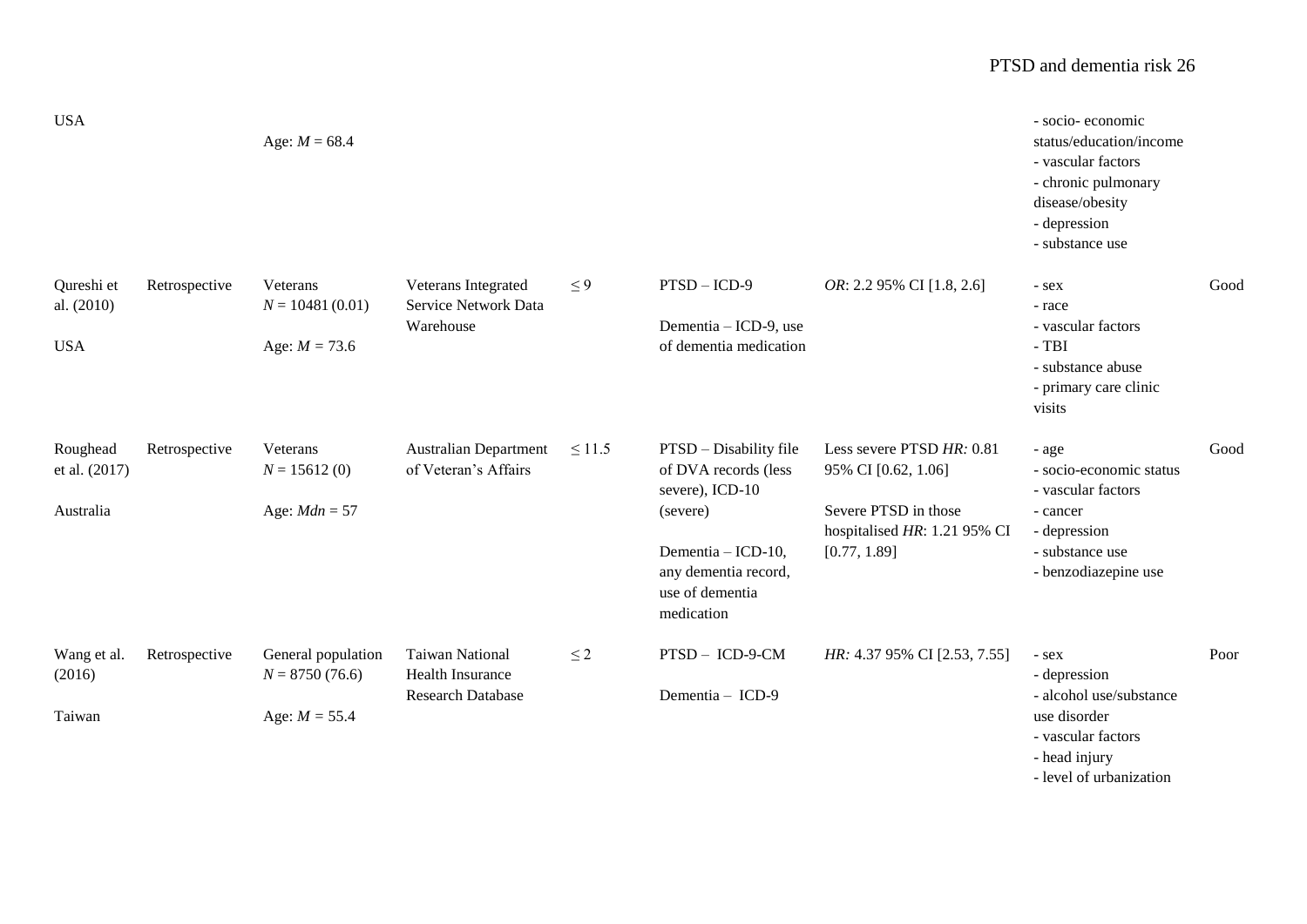| Yaffe et al.<br>(2010) | Retrospective | Veterans<br>$N = 181093(3.5)$ | Department of Veteran<br><b>Affairs National Patient</b> | $\leq 7.25$                           | PTSD - ICD-9-CM     | HR: 1.77 95% CI [1.70, 1.85] | - age<br>- sex                                                                                                               | Good |
|------------------------|---------------|-------------------------------|----------------------------------------------------------|---------------------------------------|---------------------|------------------------------|------------------------------------------------------------------------------------------------------------------------------|------|
| <b>USA</b>             |               | Age: $M = 68.8$               | Care Database                                            | $Mdn = 7.2$<br>$IQR = 0.1$<br>$-7.4)$ | Dementia – ICD-9-CM |                              | - race/ethnicity<br>- education/income<br>- vascular factors<br>- cancer<br>- substance use<br>- depression<br>- head injury |      |
| Yaffe et al.<br>(2019) | Retrospective | Veterans<br>$N = 109140$      | <b>Veterans Health</b><br>Administration                 | $\leq$ 7 years                        | PTSD - ICD-9-CM     | HR: 1.78 95% CI [1.34, 2.36] | - age<br>- race/ethnicity                                                                                                    | Good |
| <b>USA</b>             |               | (100.0)<br>Age: $M = 68.5$    | <b>Medical Center</b>                                    | $M = 4.0$<br>$(SD = 2.3)$             | Dementia - ICD-9-CM |                              | - education/income<br>- vascular factors<br>$-TBI$<br>- depression<br>- alcohol/tobacco use                                  |      |

*Note.* PTSD=Post-traumatic stress disorder; ICD-9=International Classification of Diseases, 9<sup>th</sup> revision; OR=Odds ratio; HR=Hazard ratio; CI = Confidence Interval; DSM-IV-TR=Diagnostic and Statistical Manual of Mental Disorders, 4<sup>th</sup> Text Revision; CAPS-IV-TR=Clinician Administered PTSD Scale for DSM-IV-TR; NINCDS-ADRDA=National Institute of Neurological and Communicative Disorders and Stroke-Alzheimer's Disease and Related Disorders; DLB=Dementia with Lewy bodies; FTD=Frontotemporal dementia; NINDS-AIREN=National Institute of Neurological Disorders and Stroke and the Association Internationale pour la Recherche et l'Enseignement en Neurosciences; M = Mean SD=Standard deviation. † if not stated otherwise, effect estimate of dementia incidence in PTSD against non-PTSD sample **\***not included in the meta-analyses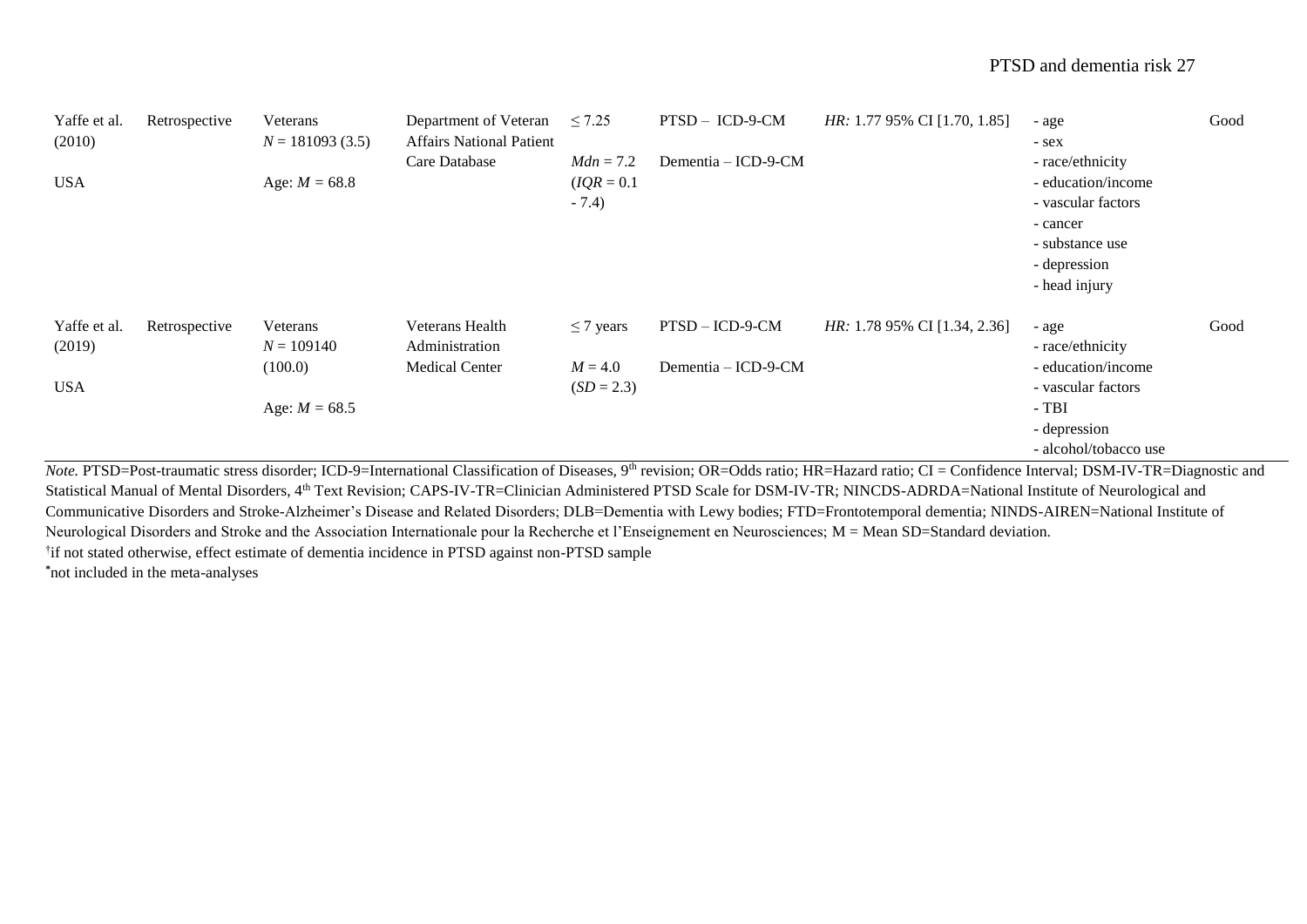

*Figure 2.* Meta-analysis of hazard ratios of PTSD compared to no PTSD on risk of dementia.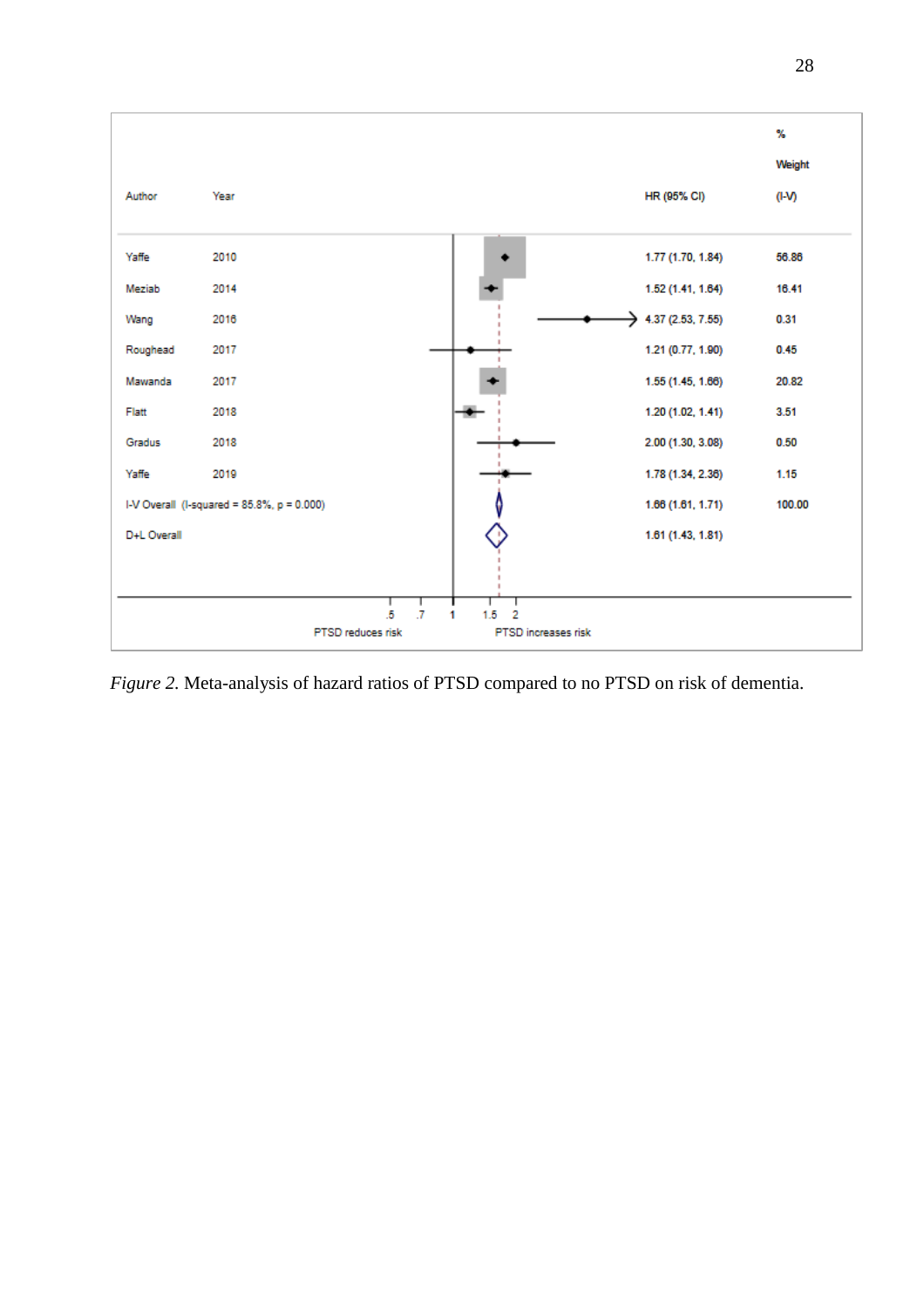

*Figure 3.* Funnel plot to inspect publication bias.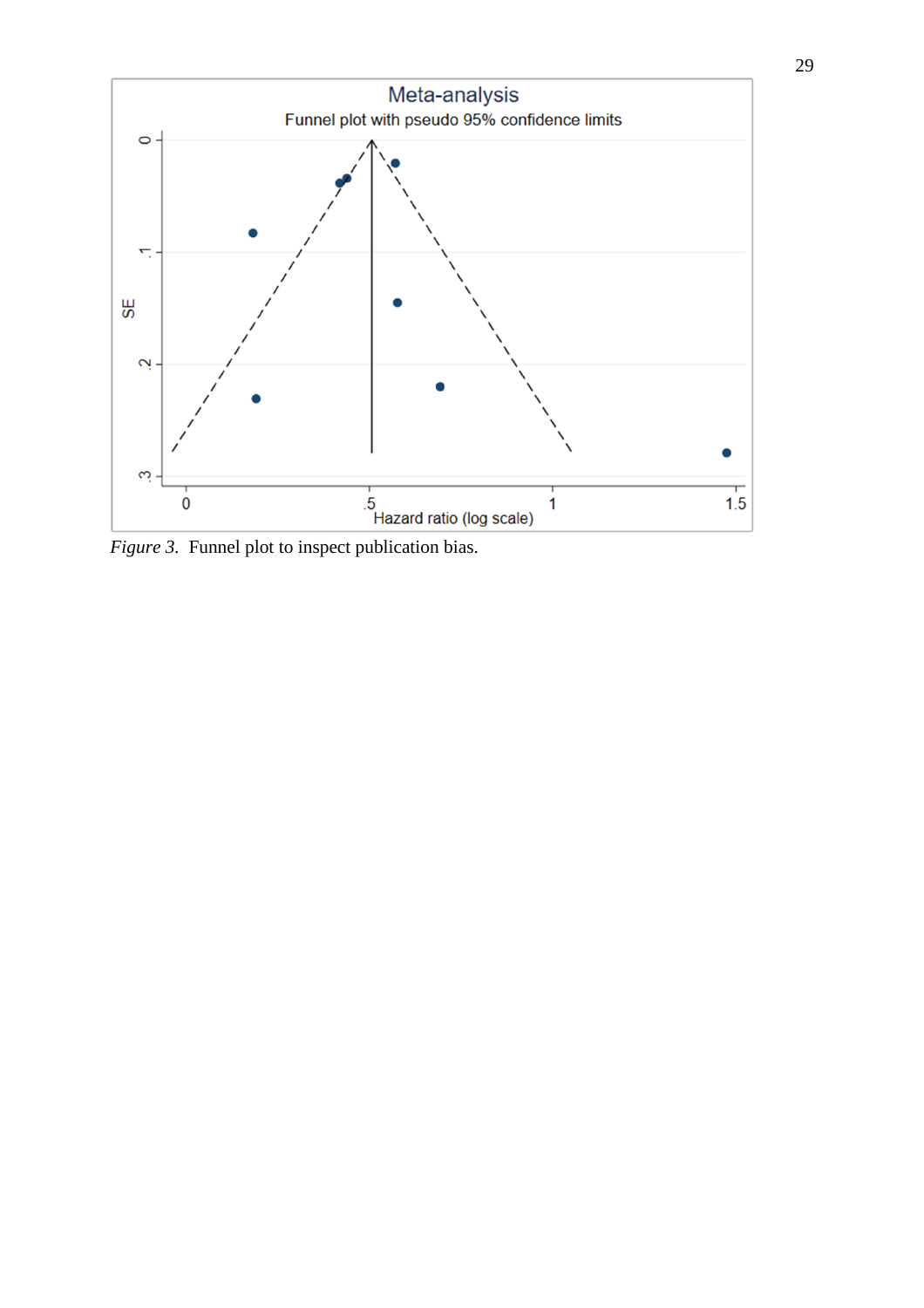Table 2 Meta-analysis, subgroup and sensitivity analyses of the association of PTSD and dementia

| Analysis <sup>†</sup>              | <b>Number</b><br>of<br>estimates | Heterogeneity $Q$ ,<br><i>p</i> value<br>and $I^2$ | <b>Random effect</b><br>$(95\% \text{ CI})$ |
|------------------------------------|----------------------------------|----------------------------------------------------|---------------------------------------------|
| Main analysis                      | 8                                | $49.25 \le 0.001, 85.8\%$                          | 1.61 [1.43, 1.81]                           |
| Population                         |                                  |                                                    |                                             |
| Veterans only                      | 5                                | $20.95, < 0.01, 80.9\%$                            | 1.61 [1.46, 1.78]                           |
| General population only            | 3                                | $22.75, < 0.001, 91.2\%$                           | 2.11 [1.03, 4.33]                           |
| Country                            |                                  |                                                    |                                             |
| USA only                           | 5                                | $34.57, < 0.001, 88.4\%$                           | 1.55 [1.38, 1.73]                           |
| Other only <sup>a</sup>            | 3                                | 12.60, .002, 84.1%                                 | $2.16$ [1.09, 4.30]                         |
| Percentage of females <sup>b</sup> |                                  |                                                    |                                             |
| $< 50\%$ only                      | 3                                | 13.36, .001, 85.0%                                 | $1.62$ [1.43, 1.85]                         |
| $\geq 50\%$ only                   | $\overline{4}$                   | 24.96, <.001, 88.0%                                | $1.97$ [1.25, 3.11]                         |
| Follow-up                          |                                  |                                                    |                                             |
| $< 10$ years                       | 5                                | $30.76, < 0.001, 87.0\%$                           | $1.70$ [1.51, 1.91]                         |
| $\geq 10$ years                    | 3                                | 4.78, .092, 58.2%                                  | 1.38 [1.02, 1.86]                           |
| Good quality studies               | 7                                | $37.16, < 001, 83.9\%$                             | 1.55 [1.39, 1.73]                           |
| Adjusted for covariates            |                                  |                                                    |                                             |
| and TBI                            | 5                                | $40.29, < 0.01, 90.1\%$                            | $1.66$ [1.42, 1.95]                         |

*Note:* TBI=Traumatic brain injury; <sup>†</sup>All subgroup and sensitivity analyses include studies of hazard ratios only; <sup>a</sup>one study each conducted in Taiwan, Denmark, Australia; bone study excluded due to missing values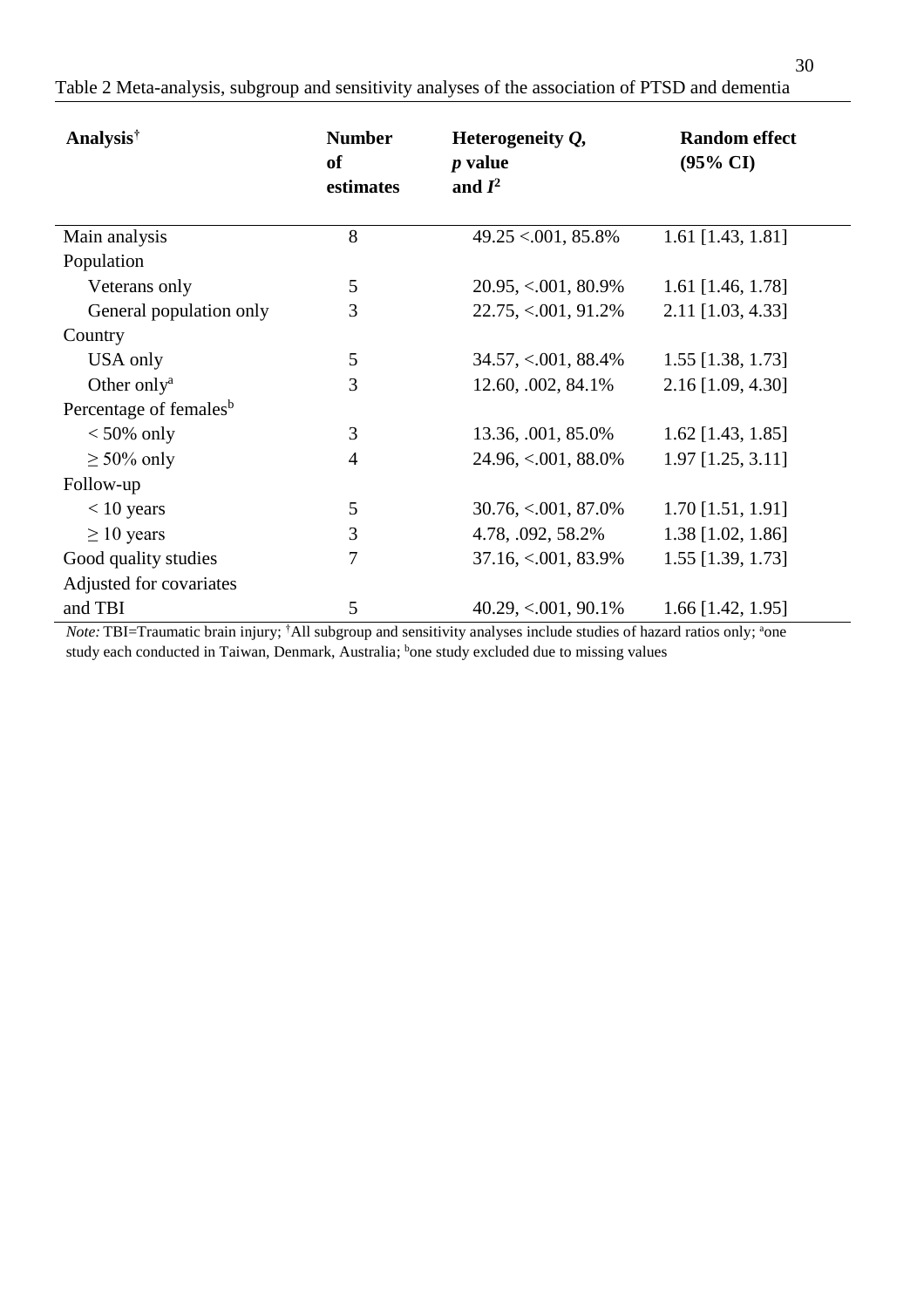- 1. flashback\*.mp.
- 2. disaster\*.mp.
- 3. victim\*.mp.
- 4. "stress disorder\*".mp.
- 5. "acute stress\*".mp.
- 6. (PTSD or post?traumatic\* or "vicarious trauma\*" or "complex trauma\*").mp.

7. exp combat disorders/ or exp psychological trauma/ or exp stress disorders, post-traumatic/ or exp stress disorders, traumatic, acute/ or exp Battered Child Syndrome/ or exp natural disasters/ or exp child abuse, sexual/ or exp human trafficking/ or exp rape/ or exp violence/ or exp adverse childhood experiences/ or exp domestic violence/ or exp gender-based violence/ or exp gun violence/ or exp intimate partner violence/ or exp physical abuse/ or exp terrorism/ or exp torture/ or exp workplace violence/ or exp war crimes/ or exp genocide/ or exp "adult survivors of child adverse events"/ or exp "adult survivors of child abuse"/ or exp Dissociative Disorders/

8. 1 or 2 or 3 or 4 or 5 or 6 or 7

9. Dement\*.mp.

- 10. "alzheimer\* disease".mp.
- 11. (AD or FTD or VAD or DLB).mp.
- 12. ("mild cognitive impairment" or MCI).mp.

13. exp dementia/ or exp alzheimer disease/ or exp dementia, vascular/ or exp Frontotemporal Dementia/

- 14. 9 or 10 or 11 or 12 or 13
- 15. 8 and 14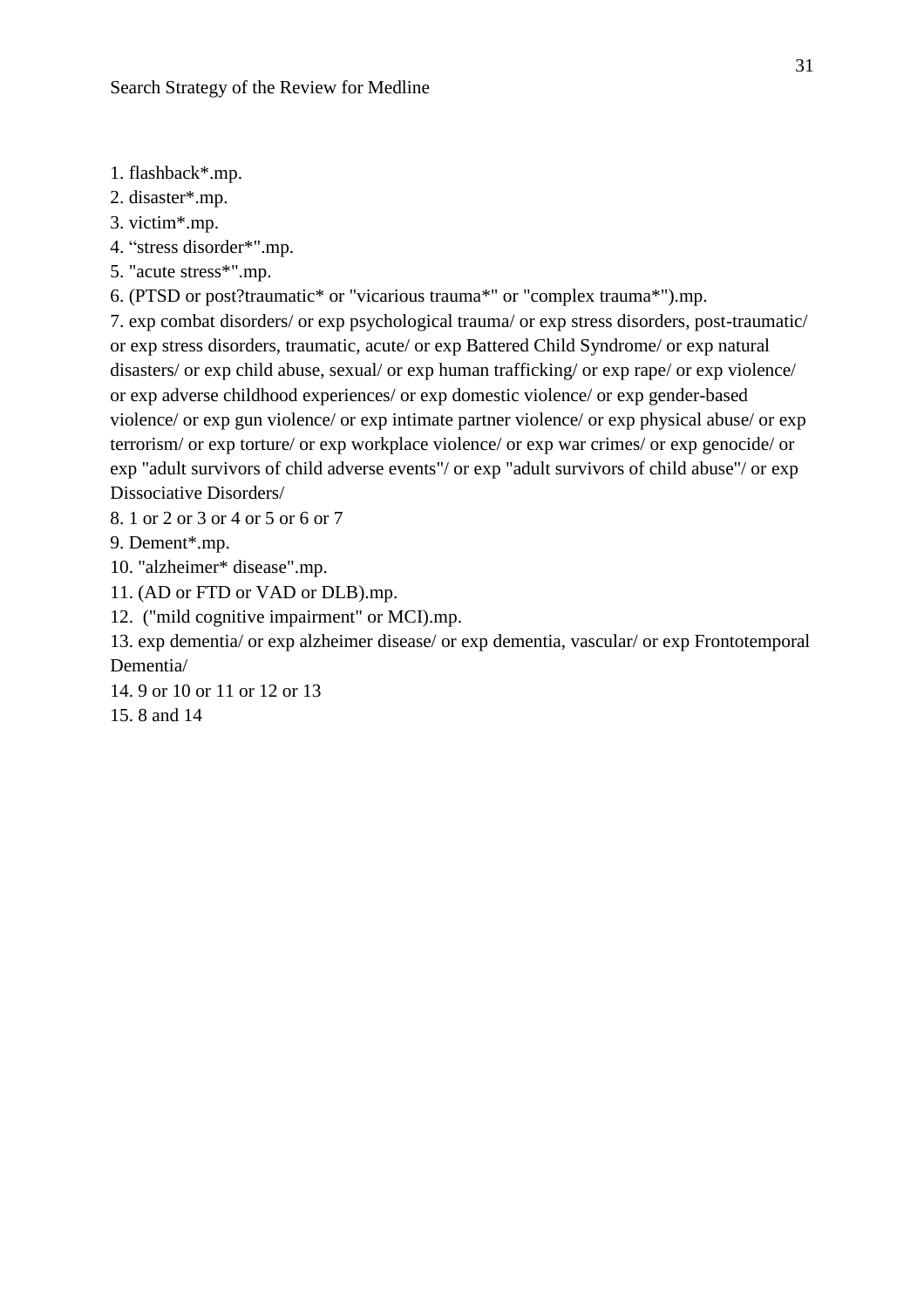|    | <b>Selection</b>                                                                                             |
|----|--------------------------------------------------------------------------------------------------------------|
| 1) | Representativeness of the exposed cohort                                                                     |
|    | a) Truly representative (1 point)                                                                            |
|    | b) Somewhat representative (1 point)                                                                         |
|    | c) Selected group of users (0 points)                                                                        |
|    | d) No description of the derivation of the cohort (0 points)                                                 |
| 2) | Selection of the non-exposed cohort                                                                          |
|    | a) Drawn from the same community as the exposed cohort (1 point)                                             |
|    | b) Drawn from a different source (0 points)                                                                  |
|    | c) No description of the derivation of the non-exposed cohort (0 points)                                     |
| 3) | Ascertainment of exposure                                                                                    |
|    | a) Secure record (e.g., medical records) (1 point)                                                           |
|    | b) Structured interview (1 point)                                                                            |
|    | c) Written self-report (0 points)                                                                            |
|    | d) No description (0 points)                                                                                 |
|    | e) Other (0 points)                                                                                          |
| 4) | Demonstration that outcome of interest was not present before follow-up                                      |
|    | a) Yes $(1 \text{ point})$                                                                                   |
|    | b) No $(0$ points)                                                                                           |
|    | <b>Comparability and Design<sup>†</sup></b>                                                                  |
| 1) | Comparability of cohorts on the basis of the design or analysis                                              |
|    | a) Study controls for two or more covariates (1 point)                                                       |
|    | b) Study controls for less than two covariates (0 points)                                                    |
| 2) | Longitudinal study design                                                                                    |
|    | a) Prospective longitudinal/cohort study (1 point)                                                           |
|    | b) Retrospective longitudinal/cohort study (0 points)                                                        |
|    | <b>Outcome</b>                                                                                               |
| 1) | Assessment of outcome                                                                                        |
|    | a) Independent blind assessment (1 point)                                                                    |
|    | b) Record linkage (1 point)                                                                                  |
|    | c) Self-report (0 points)                                                                                    |
|    | d) No description (0 points)                                                                                 |
|    | e) Other (0 points)                                                                                          |
| 2) | Was follow-up long enough for outcome to occur (at least 5 years)                                            |
|    | a) Yes $(1 \text{ point})$                                                                                   |
|    | b) No $(0 \text{ points})$                                                                                   |
| 3) | Adequacy of follow-up of cohorts                                                                             |
|    | a) Complete follow-up – all subjects accounted for $(1 \text{ point})$                                       |
|    | b) Subjects lost to follow-up unlikely to introduce bias – number lost less than or equal to                 |
|    | 20%, or description provided for those lost (1 point)                                                        |
|    | c) Follow-up rate less than 80% and no description of those lost (0 points)                                  |
|    | d) No statement (0 points)                                                                                   |
|    | Note: Good: 3 or 4 points in selection domain AND 1 or 2 points in comparability domain AND 2 or 3 points in |
|    | outcome domain; fair: 2 points in selection domain AND 1 or 2 points in comparability domain AND 2 or 3      |

points in outcome domain; poor: 0 or 1 point in selection domain OR 0 points in comparability domain OR 0 or 1 points in outcome domain; †Modified for the systematic review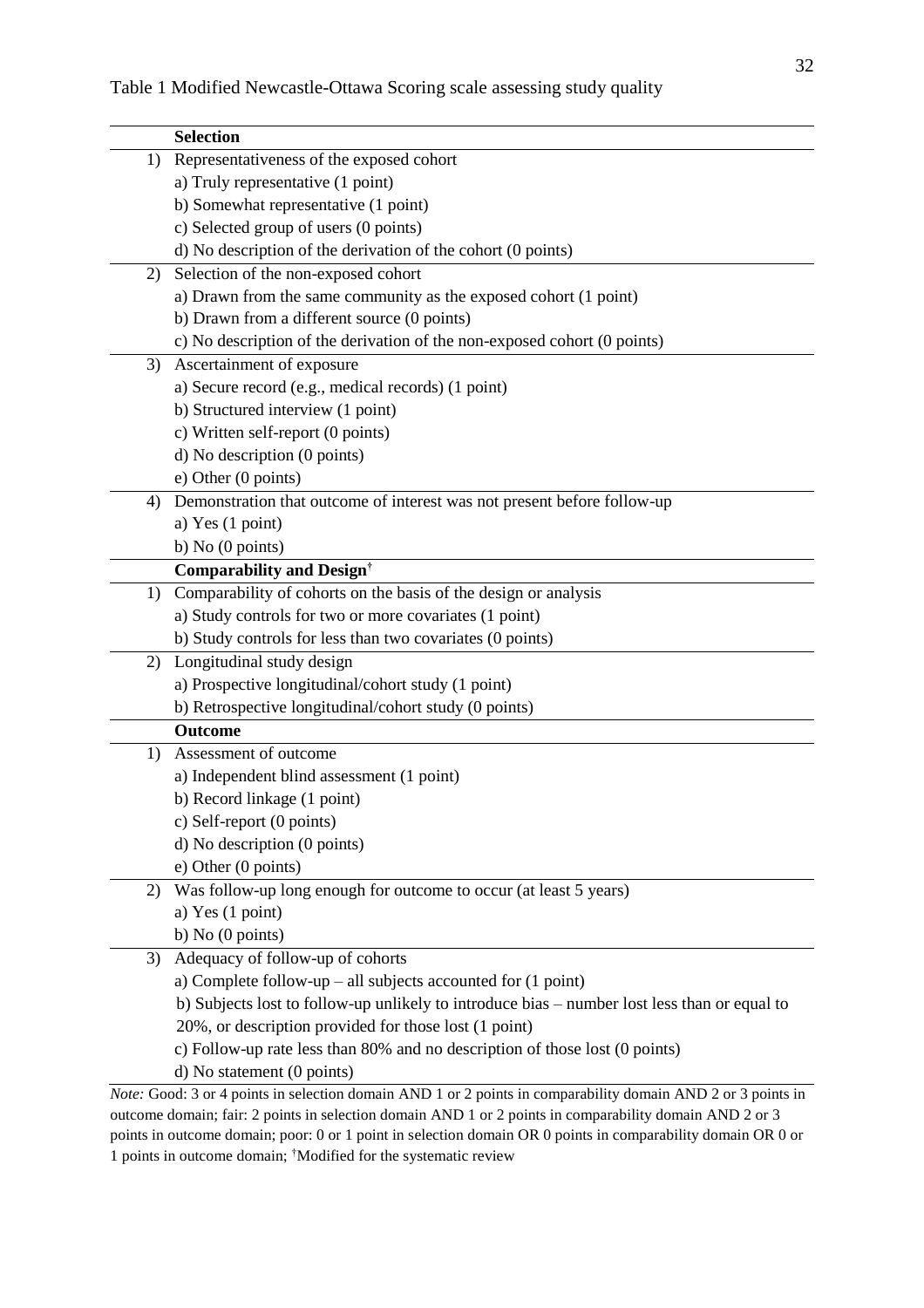# Table 2 Excluded studies with reasons

| Study                    | Reasons of exclusion                                                                                                                                                                                                          |
|--------------------------|-------------------------------------------------------------------------------------------------------------------------------------------------------------------------------------------------------------------------------|
| Chao (2017)              | Cross-sectional study on memory impairment in veterans of Gulf War; dementia not diagnosed based on established clinical<br>criteria.                                                                                         |
| Charles et al. (2006)    | Retrospective study on life traumatisms preceding dementia; PTSD symptoms not assessed or diagnosed.                                                                                                                          |
| Cho et al. (2016)        | Retrospective study on protective and risk factors for mortality in old veterans; association between dementia and PTSD not<br>examined.                                                                                      |
| Clouston et al. (2016)   | Prospective cohort study on the association between PTSD and cognitive impairment in world trade center responders;<br>dementia not diagnosed based on established clinical criteria.                                         |
| Clouston et al. (2017)   | Prospective cohort study on world trade center-related exposures, PTSD and cognitive function; dementia not diagnosed<br>based on established clinical criteria.                                                              |
| Clouston et al. (2018)   | Prospective cohort study on PTSD and increased risk of MCI in world trade center responders; MCI not diagnosed based on<br>clinical criteria; duplicate with above.                                                           |
| Cortina et al. (2011)    | Cross-sectional study on prevalence of PTSD and depression among veterans; dementia not diagnosed based on established<br>clinical criteria.                                                                                  |
| Elias et al. $(2017)$    | Cross-sectional study assessing amyloid beta and tau deposition in Vietnam war veterans living with PTSD; dementia not<br>diagnosed based on established clinical criteria.                                                   |
| Eren-Koçak et al. (2008) | Cross-sectional study on memory and prefrontal function in survivors of the 1999 earthquakes in Turkey; dementia not<br>diagnosed based on established clinical criteria.                                                     |
| Hart et al. (2008)       | Cross-sectional study on cognitive function in former World War II prisoners of war; dementia not diagnosed based on<br>established clinical criteria.                                                                        |
| Hikichi et al. (2016)    | Prospective cohort study on exposure to the 2011 Great East Japan Earthquake and Tsunami disasters and risk of cognitive<br>decline; association between PTSD and dementia not examined.                                      |
| Ishiki et al. (2015)     | Prospective cohort study on cognition and activities of daily living in older people affected by the 2011 Great East Japan<br>earthquake; PTSD and dementia not assessed or diagnosed based on established clinical criteria. |
| Kodesh et al. $(2019)$   | Retrospective cohort study on past Holocaust exposure and risk of dementia; association between PTSD and dementia not<br>examined.                                                                                            |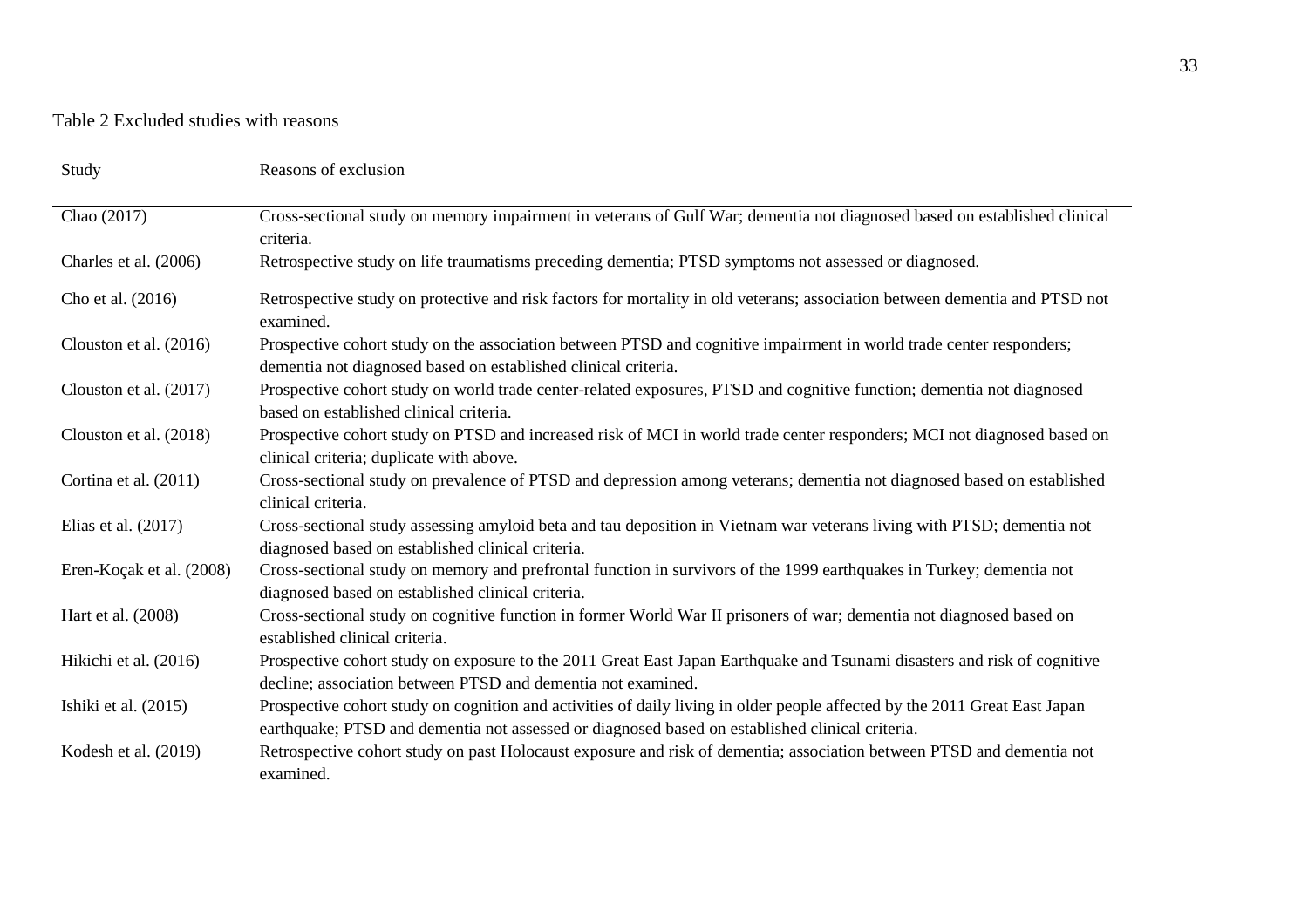| Study                            | Reasons of exclusion                                                                                                                                                                                                                                                  |
|----------------------------------|-----------------------------------------------------------------------------------------------------------------------------------------------------------------------------------------------------------------------------------------------------------------------|
| Krasnov et al. (2015)            | Prospective cohort study on early ageing in Chernobyl clean-up workers; association between PTSD and dementia not<br>examined.                                                                                                                                        |
| Loganovsky et al. (2018)         | Cross-sectional study on neuropsychiatric characteristics of antiterrorist operation combatants in Ukraine; dementia not<br>diagnosed based on established clinical criteria.                                                                                         |
| Mohamed et al. (2018)            | Cross-sectional study on the association of TBI and/or PTSD and increase in amyloid beta accumulation in Vietnam War<br>veterans; dementia not diagnosed based on established clinical criteria.                                                                      |
| Mohamed et al. (2019)            | Cross-sectional study on the association between TBI and/or PTSD increase tau deposition in the brain of Vietnam War<br>veterans; dementia not diagnosed based on established clinical criteria.                                                                      |
| Raad (2017)                      | Retrospective cohort study on chronic health conditions among homeless veterans with physical disabilities; aassociation<br>between PTSD and dementia not examined.                                                                                                   |
| Ravona-Springer et al.<br>(2011) | Retrospective cohort study on exposure to Holocaust and World War II concentration camps and risk of dementia; PTSD<br>symptoms not assessed or diagnosed.                                                                                                            |
| Ritchie et al. (2011)            | Cross-sectional and longitudinal study on the association between adverse childhood environment and cognitive function in<br>community dwelling older people; PTSD symptoms not assessed or diagnosed.                                                                |
| Sperling et al. (2011)           | Brief report on risk of dementia in Holocaust survivors with PTSD; unclear whether this is a longitudinal study; contact with<br>author not possible.                                                                                                                 |
| Tsolaki et al. (2010)            | Retrospective cohort study on the association between stressful life events and cognitive impairment in older people with<br>dementia; PTSD symptoms not assessed or diagnosed.                                                                                       |
| Weiner et al. $(2017)$           | Preliminary findings of a prospective cohort study assessing risk of TBI and/or PTSD and developing Alzheimer's disease in<br>Vietnam Veterans using biomarkers and measures of cognitive function; dementia not diagnosed based on established clinical<br>criteria. |
| Yehuda et al. (2005)             | Cross-sectional study investigating learning and memory in ageing combat veterans of the World War II, the Korean War,<br>and the Vietnam War with PTSD; dementia not diagnosed based on established clinical criteria.                                               |
| Yehuda et al. (2006)             | Prospective cohort study assessing cognitive function in Holocaust survivors with and without PTSD compared to a non-<br>exposed cohort; dementia not diagnosed based on established clinical criteria.                                                               |

*Note.* PTSD: Posttraumatic stress disorder; MCI: Mild cognitive impairment; TBI: Traumatic brain injury.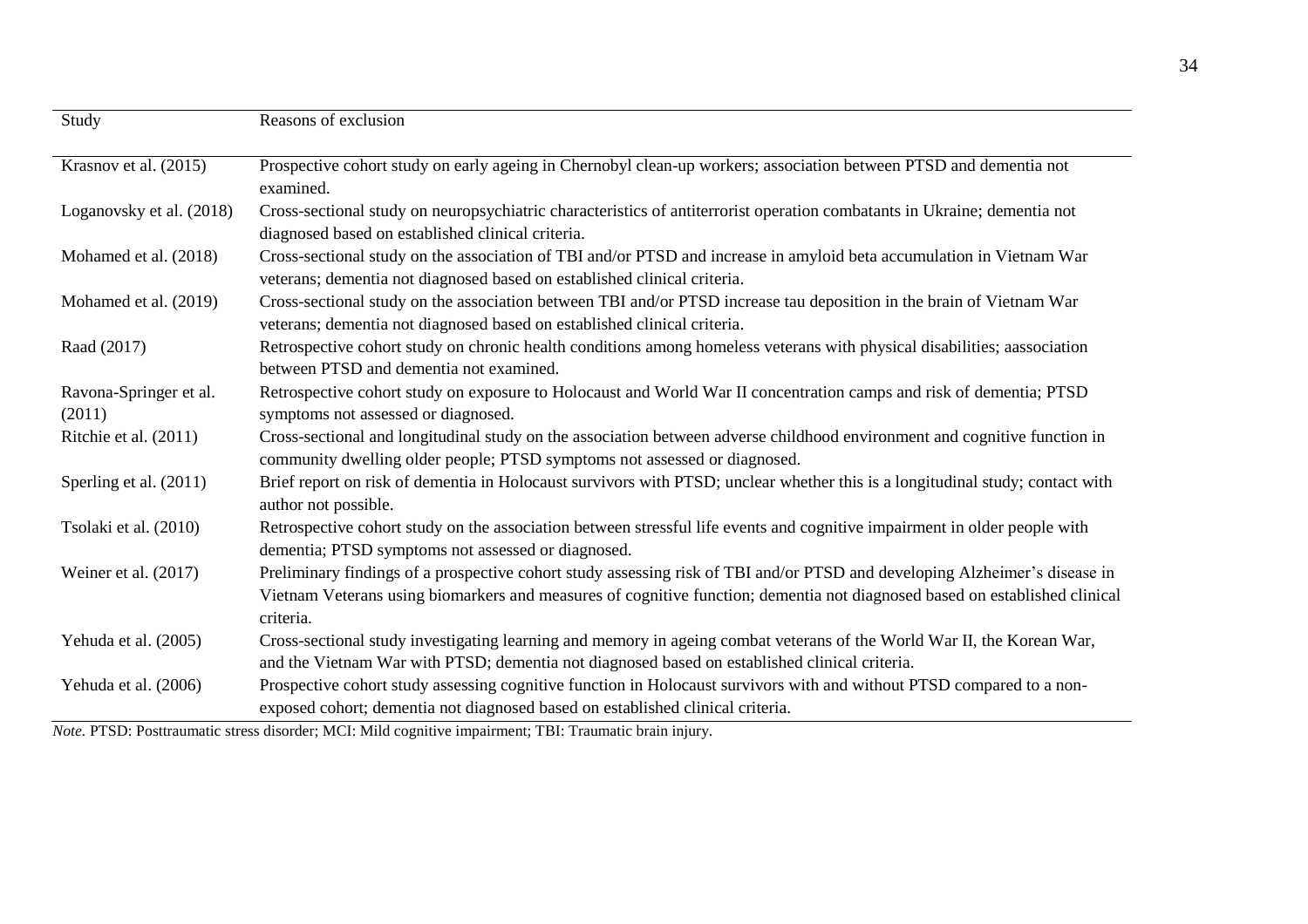|                                   | Selection               |                  |                              |                            | Comparability          |                | Outcome                  |                        | Overall<br>Quality |
|-----------------------------------|-------------------------|------------------|------------------------------|----------------------------|------------------------|----------------|--------------------------|------------------------|--------------------|
|                                   | Represen-<br>tativeness | Control<br>group | Ascertainment of<br>Exposure | Outcome not at<br>baseline | Adjusted<br>Covariates | Study<br>type  | Assessment of<br>outcome | Follow- $up^{\dagger}$ |                    |
| Bhattarai et al. (2018)           | 1                       |                  |                              |                            |                        | $\overline{0}$ |                          |                        | Good               |
| Bonanni et al. (2018)             |                         |                  |                              |                            |                        |                |                          |                        |                    |
| Prospective cohort                | $\boldsymbol{0}$        | $\overline{0}$   |                              |                            | $\Omega$               |                |                          |                        | Poor               |
| Retrospective cohort              | $\mathbf{1}$            | $\Omega$         |                              |                            |                        | $\theta$       |                          |                        | Fair               |
| Flatt et al. (2018)               |                         |                  |                              |                            |                        | 0              |                          |                        | Good               |
| Folnegović-Šmalc et al.<br>(1997) | 1                       | $\Omega$         |                              | $\left( \right)$           | $\Omega$               |                |                          |                        | Poor               |
| Gradus et al. (2018)              |                         |                  |                              |                            |                        | $\overline{0}$ |                          |                        | Good               |
| Mawanda et al. (2017)             | $\mathbf{1}$            |                  |                              |                            |                        | 0              |                          |                        | Good               |
| Meziab et al. (2014)              |                         |                  |                              |                            |                        | 0              |                          |                        | Good               |
| Qureshi et al. (2010)             | 1                       |                  |                              |                            |                        | 0              |                          |                        | Good               |
| Roughead et al. (2017)            |                         |                  |                              |                            |                        | $\Omega$       |                          |                        | Good               |
| Wang et al. (2016)                |                         |                  |                              |                            |                        | 0              |                          |                        | Poor               |
| Yaffe et al. (2010)               |                         |                  |                              |                            |                        | 0              |                          |                        | Good               |
| Yaffe et al. (2019)               |                         |                  |                              |                            |                        | 0              |                          |                        | Good               |

 *Note.* †Up to 2 points for follow-up